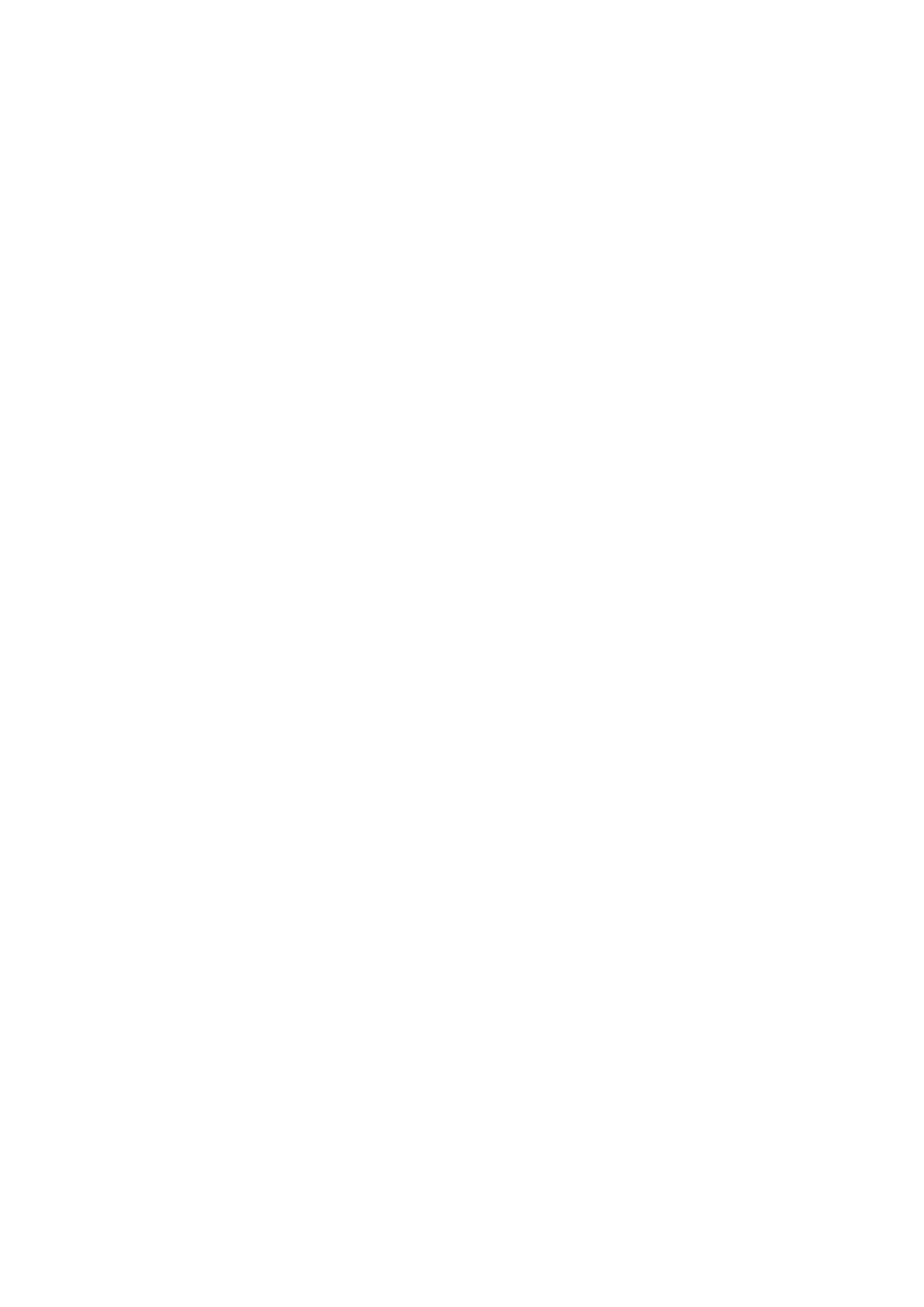# **PAME WORK PLAN 2013-2015**

# **Table of Contents**

| Annex II - Project Plan for Developing a revised Arctic Marine Strategic Plan 21 |  |
|----------------------------------------------------------------------------------|--|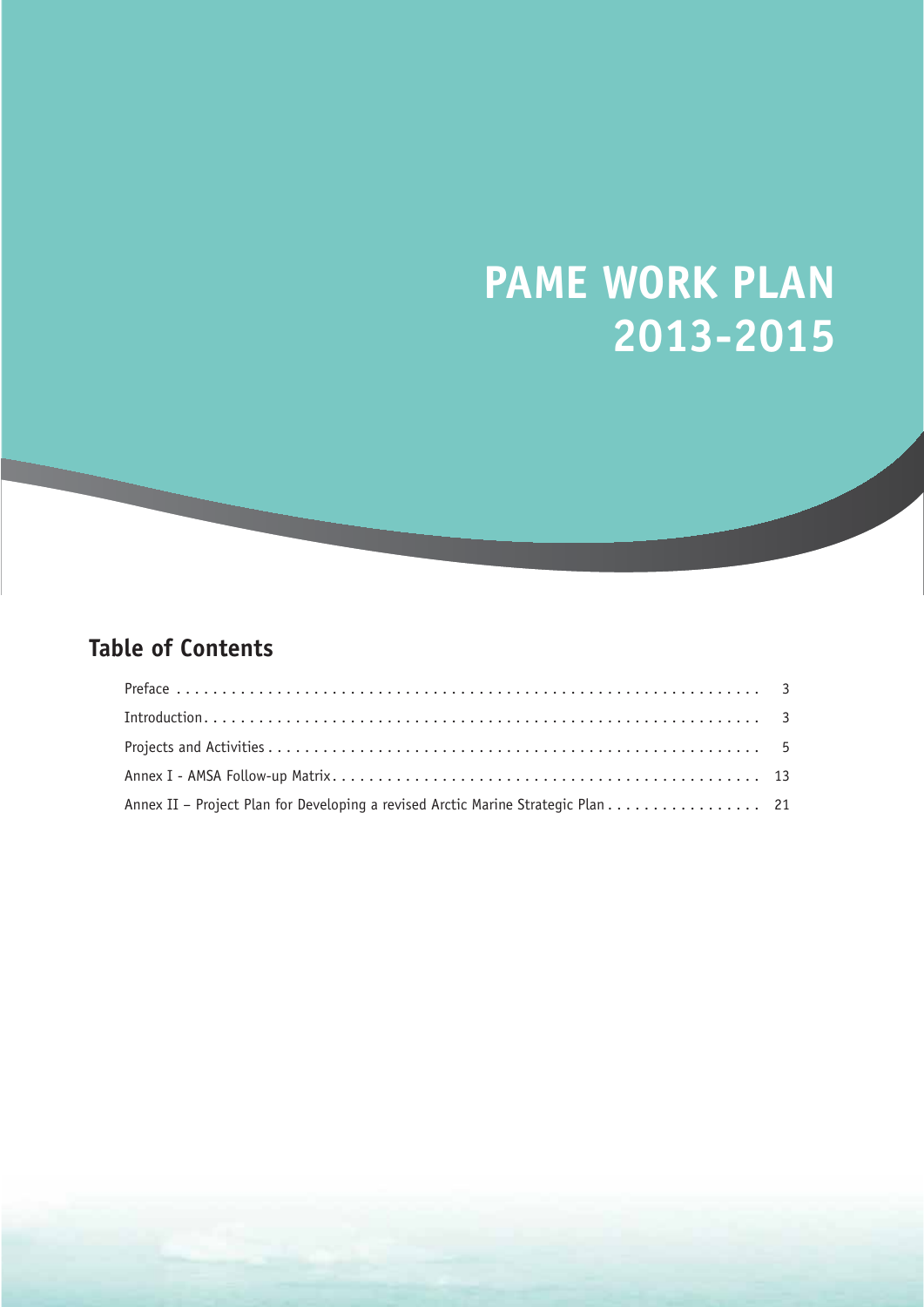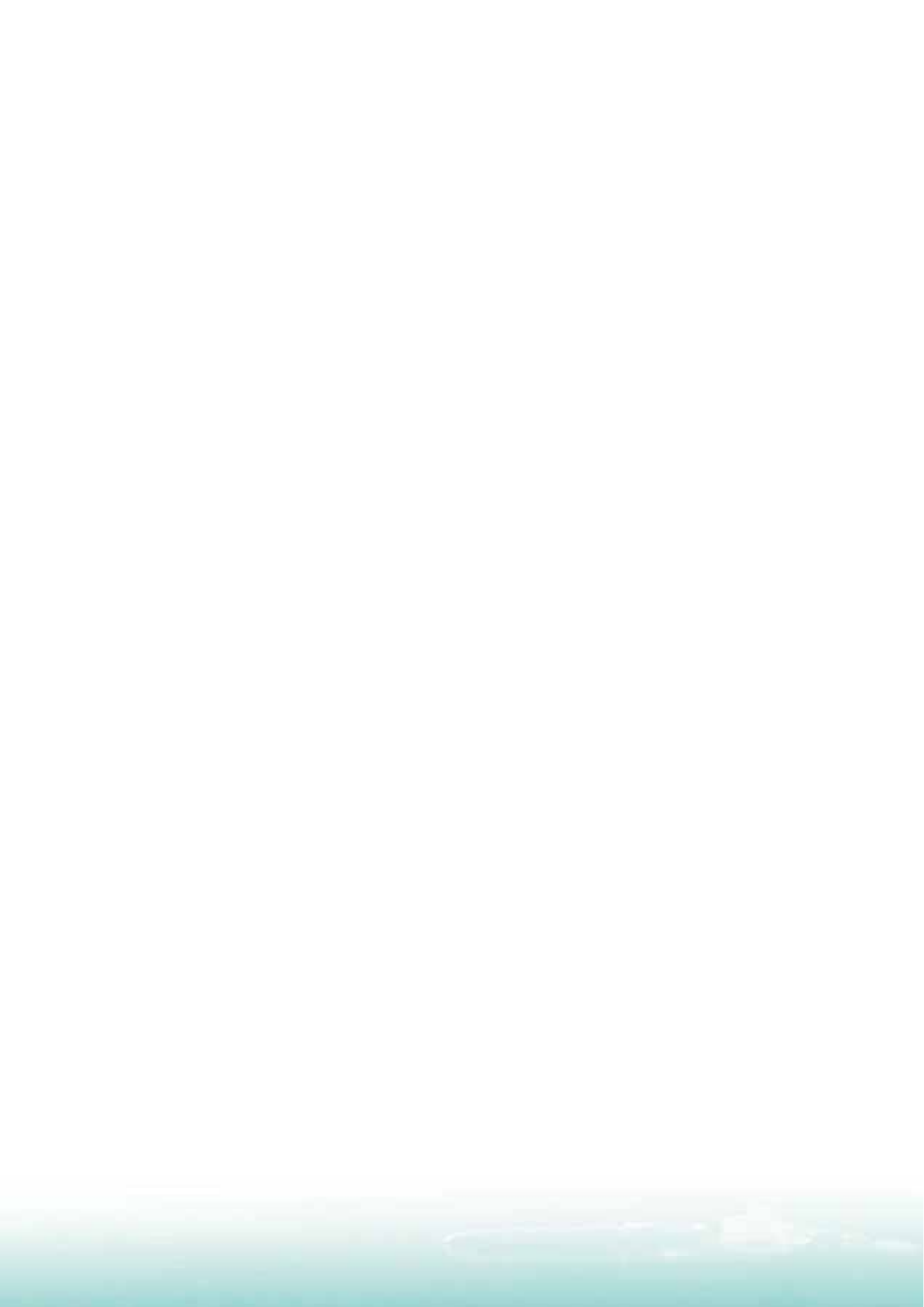#### **Preface**

The purpose of the PAME Work Plan is to provide a frameworkfor PAME´s work related to the protection of the Arctic marine environment for the period of 2013-2015. PAME's Working Group activities are based on its mandate to address policy and non-emergency pollution prevention and control measures related to the protection of the Arctic marine environment from both land and sea-based activities. These measures include coordinated action programs, assessments and guidelines, complementing existing legal arrangements.

The PAME Working Group provides a unique forum for collaboration on a wide range of Arctic marine environment issues and consists of National Representatives from the Arctic Council states responsible for its work in their respective countries and Permanent Participants organizations representing Arctic indigenous peoples. Additionally, the Arctic Council working groups, accredited observers and other relevant organizations contribute to the on-going work of the PAME Working Group.

The PAME Working Group generally meets twice a year to assess progress and advance its work. PAME is headed by a chair and vice-chair, which rotate among the Arctic countries and is supported by an International Secretariat. PAME reports to the Senior Arctic Officials, and through them, to the Ministers of the Arctic Council that meets every two years. PAME`s work plan is approved by the Ministers.

## **Introduction**

The PAME Work Plan 2013-2015 was developed according to: PAME`s mandate; priorities identified by the Arctic Council Chairmanship; direction provided in Ministerial declarations; and follow-up on actions and relevant recommendations from Arctic Council projects and the 2004 Arctic Marine Strategic Plan (AMSP) which outlines the overall direction of the Arctic Council for the protection of the Arctic marine environment. PAME Working Group activities have been aimed at implementation of the AMSP, the 2009 Arctic Marine Shipping Assessment, and policy follow up to the scientific and other assessments of the Arctic Council.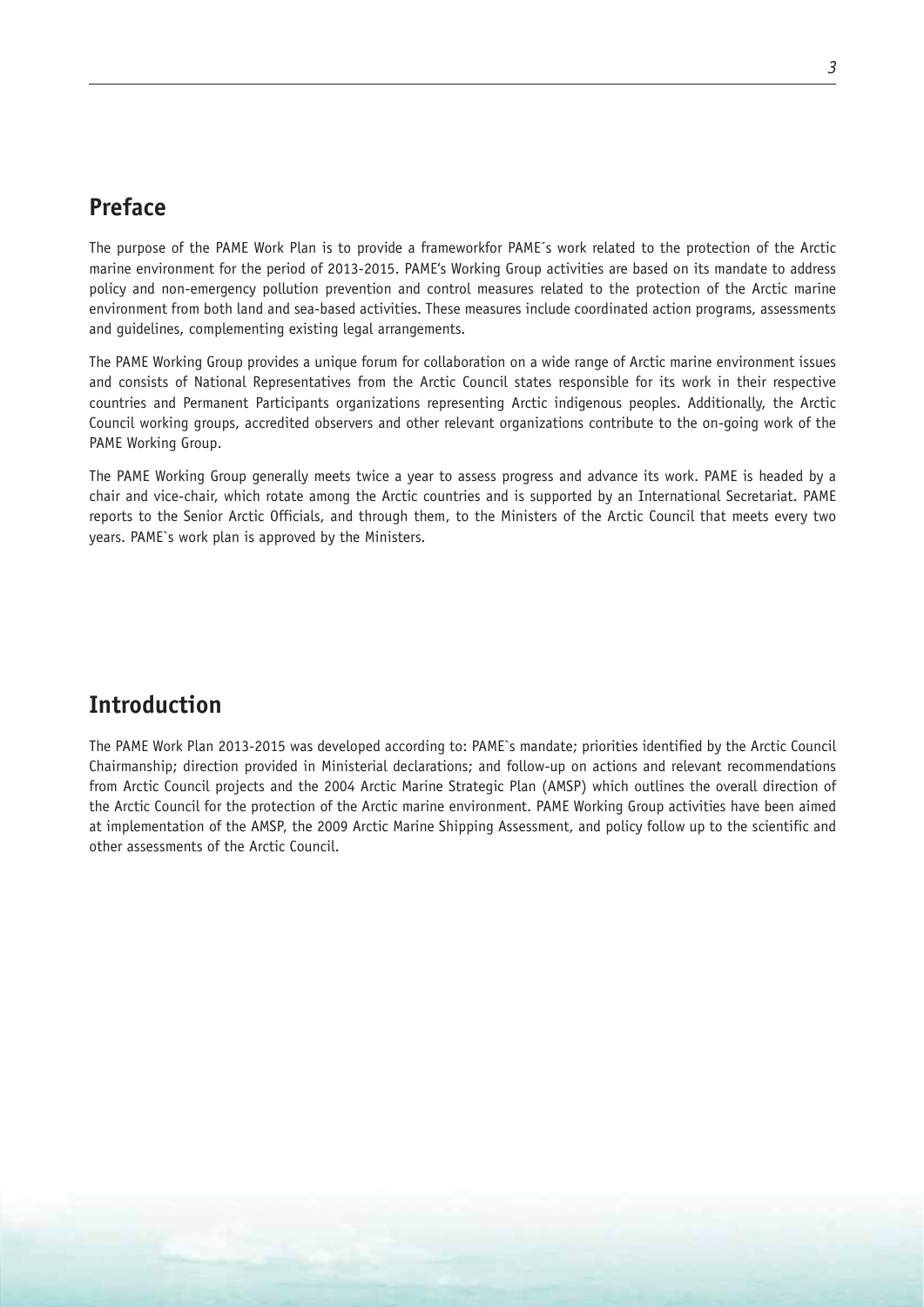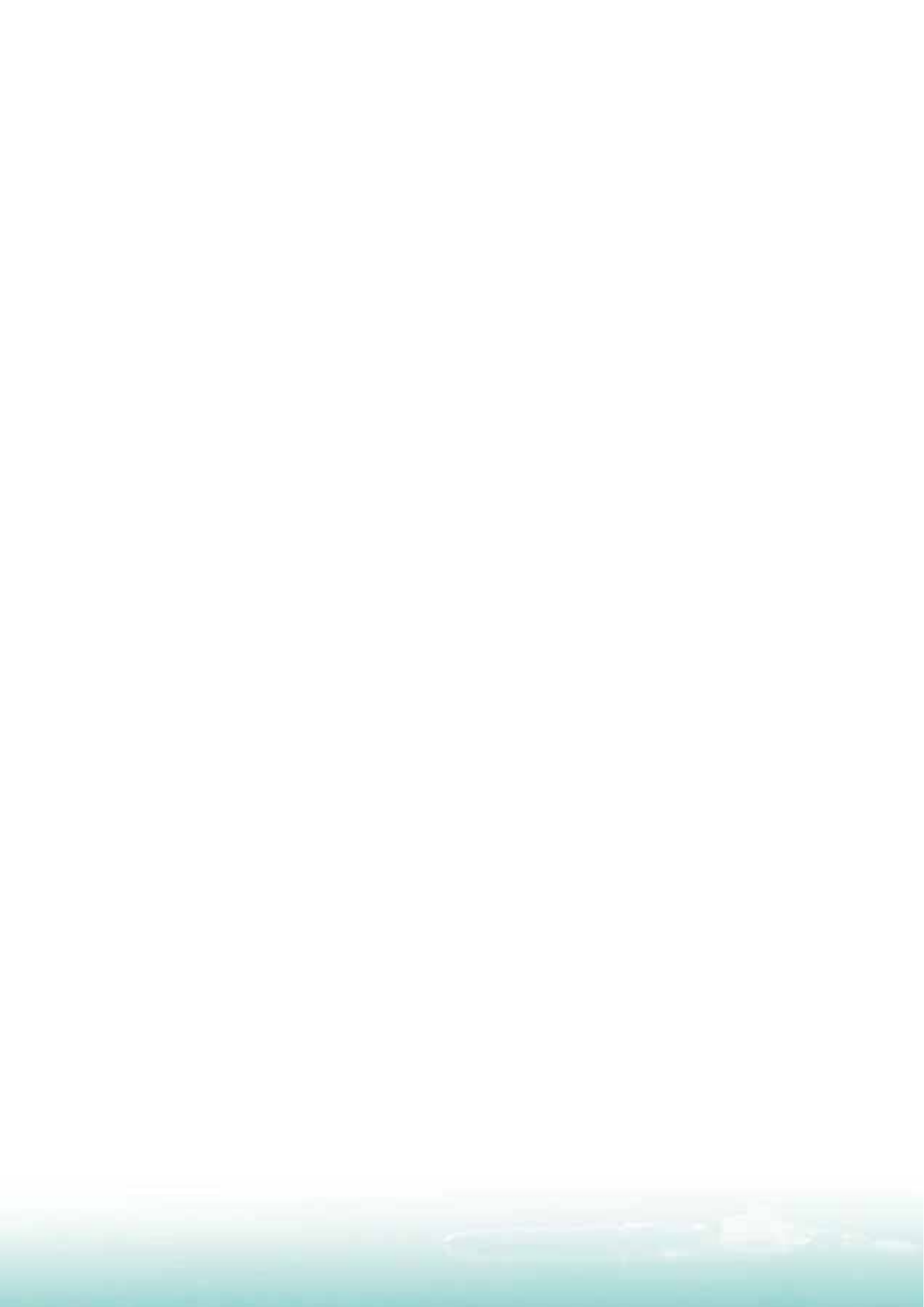# **PROJECTS AND ACTIVITIES**

#### **OBJECTIVE I:**

**Improve knowledge and respond to emerging knowledge of the Arctic marine environment**

#### **BACKGROUND:**

Arctic marine operations and activities are increasing and are expected to continue to expand in the coming years as a result of increased resource demand and improved access to those resources and routes to and through the Arctic. Increased operations and activities will increase risks to the environment, its ecological processes, and people residing in the Arctic. In this regard the Arctic Council encourages the development of suitable national and international regulations, measures and guidelines to reduce risks and potential negative impacts associated with shipping and other marine activities in Arctic waters. In addition, development of appropriate infrastructure is encouraged in order to support safe and environmentally responsible shipping and resource extraction in the Arctic.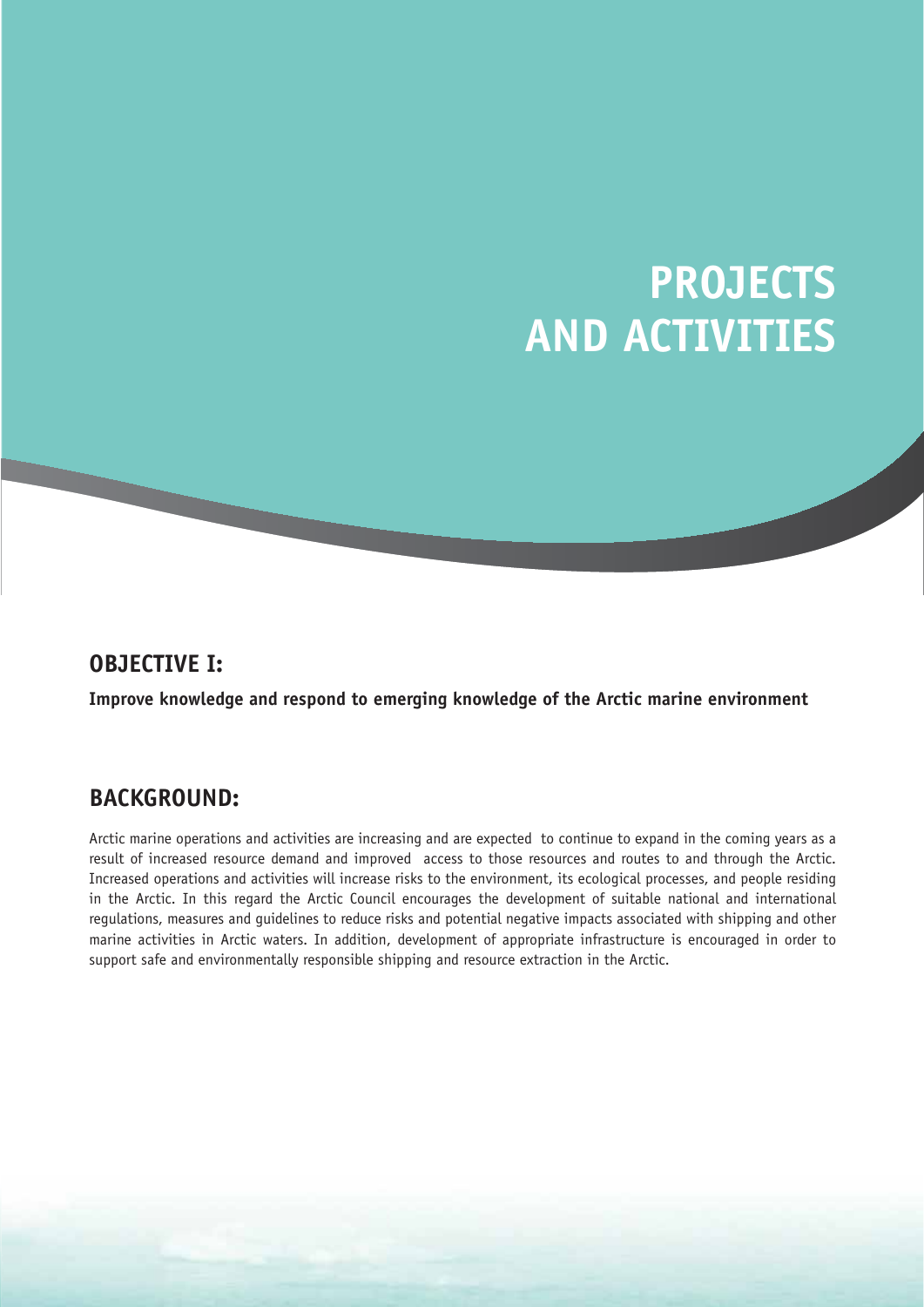# **ACTIVITIES:**

| 1. Follow-up of AMSA Recommendations (refer to AMSA Matrix in Annex I)                                                                            |                                                                                                                                                                                                                                                                                                                                                      |                                                                   |  |
|---------------------------------------------------------------------------------------------------------------------------------------------------|------------------------------------------------------------------------------------------------------------------------------------------------------------------------------------------------------------------------------------------------------------------------------------------------------------------------------------------------------|-------------------------------------------------------------------|--|
| <b>Actions</b>                                                                                                                                    | <b>Activities</b><br>Lead(s)                                                                                                                                                                                                                                                                                                                         |                                                                   |  |
| AMSA $I(A)$ – Linking with<br><b>International</b><br><b>Organizations</b>                                                                        | PAME will continue to monitor and, as appropriate, identify<br>opportunities to engage with international organizations<br>such as the IMO, ISO, IALA, WMO and the Arctic Regional<br>Hydrographic Commission to advance implementation of the<br>AMSA Recommendations.                                                                              | <b>US</b>                                                         |  |
| AMSA $I(B)$ - IMO<br><b>Measures for Arctic</b><br><b>Shipping</b> (actions 1 and 2)                                                              | Work is ongoing in the IMO to develop a mandatory Polar<br>Code with a target completion date of 2014. PAME, at the<br>direction of the SAOs, will support the IMO's work by<br>promoting intensified collaboration among Arctic States<br>within the IMO.                                                                                           | <b>All Member</b><br><b>States</b>                                |  |
| AMSA $I(B)$ - IMO<br><b>Measures for Arctic</b><br><b>Shipping</b> (action 3) Phase<br>II of the project on Heavy<br>Fuel Oil (HFO) in the Arctic | Part 1: Vessel traffic in the Arctic: PAME will obtain and<br>analyze a dataset for the most recently-available 12<br>months of vessel activity in the Arctic and prepare a<br>characterization of the vessel traffic activity levels and<br>HFO use carriage patterns.                                                                              | <b>Norway</b><br><b>US</b><br><b>Russian</b><br><b>Federation</b> |  |
|                                                                                                                                                   | Part 2: Gap analysis of existing regulatory requirements:<br>The working group will prepare a gap analysis to highlight<br>opportunities and gaps in the existing regulatory<br>requirements for use and carriage of HFO by ships in the<br>Arctic based on the overview of existing regulatory<br>requirements contained in the HFO Phase I Report. |                                                                   |  |
|                                                                                                                                                   | Part 3: Risk analysis on present and projected use of HFO in<br>the Arctic: PAME will finalize the HFO Phase II report<br>including its recommendations by 1 November 2013 for<br>consideration at PAME I-2014.                                                                                                                                      |                                                                   |  |
| $AMSA I(D) -$<br><b>Strengthening Passenger</b><br><b>Ship Safety in Arctic</b><br>Waters                                                         | PAME will continue to monitor and support IMO initiatives<br>to strengthen passenger ship safety and work with the<br>passenger ship industry and other stakeholders in the<br>identification and augmentation of best practices.                                                                                                                    | Canada<br><b>Denmark</b><br><b>US</b>                             |  |
| AMSA $II(A)$ – Survey of<br><b>Arctic Indigenous Marine</b><br>Use                                                                                | PAME will solicit regular progress reports from Arctic<br>States, PPs and others as relevant, including the AIA<br>project on building marine based subsistence mapping<br>capacity in Arctic coastal communities. PAME also<br>encourages Arctic States to share with AIA and others, as<br>appropriate, relevant information or methodologies.     | <b>PAME</b><br>Chair/<br>Secretariat                              |  |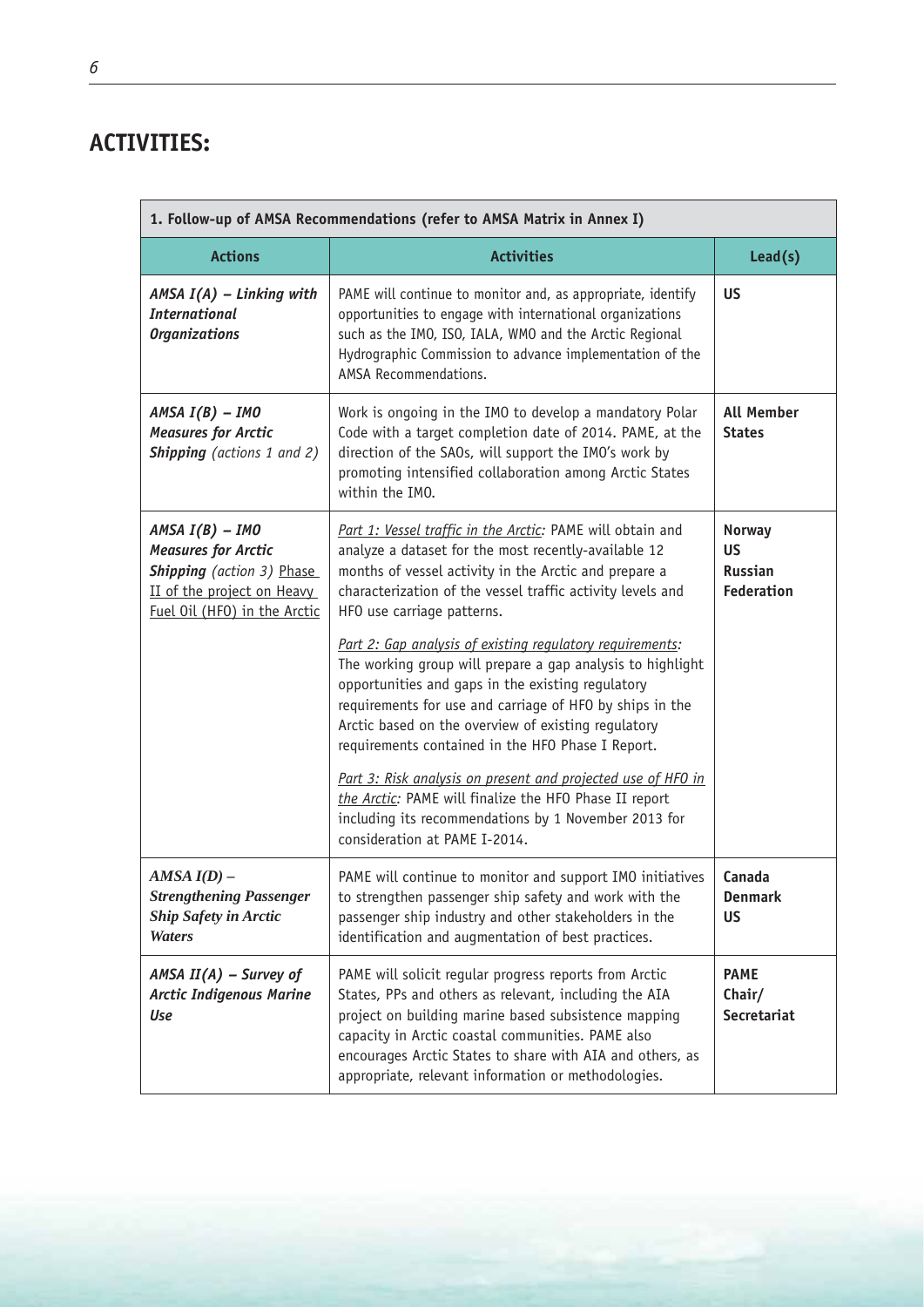| AMSA II (D) -Specially<br><b>Designated Arctic Marine</b><br>Areas:       | PAME has retained a consultant to assist in developing<br>recommendations on areas within the high seas of the<br>Arctic Ocean that may merit consideration by Arctic States<br>as possible proposals for protective measures in IMO. The<br>consultant's final report is due 1 November 2013. PAME<br>will also convene a workshop in June 2013 to coordinate<br>and advance this project, based on the final AMSA II(C)<br>Report on Areas of Heightened Ecological and Cultural<br>Significance and the work plan for AMSA II(D).                                                                                                                                                                                           | Canada<br><b>Finland</b><br><b>Norway</b><br><b>Russian</b><br><b>Federation</b><br>US |
|---------------------------------------------------------------------------|--------------------------------------------------------------------------------------------------------------------------------------------------------------------------------------------------------------------------------------------------------------------------------------------------------------------------------------------------------------------------------------------------------------------------------------------------------------------------------------------------------------------------------------------------------------------------------------------------------------------------------------------------------------------------------------------------------------------------------|----------------------------------------------------------------------------------------|
| $AMSA$ $II(G)$ – Addressing<br><b>Impacts on Marine</b><br><b>Mammals</b> | PAME will collaborate with other Arctic Council working<br>groups to monitor and provide support as appropriate to<br>work undertaken by other international and bodies such<br>as IMO and IWC regarding the impact of shipping on<br>marine mammals.                                                                                                                                                                                                                                                                                                                                                                                                                                                                          | <b>PAME</b><br>Chair/<br>Secretariat<br><b>US</b>                                      |
| AMSA $II(H)$ - Reducing<br><b>Air Emissions</b>                           | PAME will monitor and support IMOs work related to black<br>carbon, in particular as it relates to the Arctic and explore<br>synergies for supporting other Arctic Council efforts on<br>black carbon. PAME also encourages continued scientific<br>research related to black carbon emissions including with<br>respect to a technical definition of black carbon and<br>appropriate measurement methods and control measures.                                                                                                                                                                                                                                                                                                | <b>Finland</b><br><b>Norway</b><br><b>Russian</b><br><b>Federation</b><br><b>US</b>    |
| AMSA $III(A)$ - Addressing<br>the Infrastructure Deficit                  | The working group will continue to monitor and support<br>initiatives for strengthening Arctic marine infrastructure,<br>including with respect to the AMATII project.                                                                                                                                                                                                                                                                                                                                                                                                                                                                                                                                                         | <b>Russian</b><br><b>Federation</b><br><b>US</b>                                       |
| AMSA $III(B)$ - Arctic<br><b>Marine Traffic Systems</b>                   | Building upon its work related to vessel traffic monitoring<br>and tracking: PAME will explore how Arctic states can<br>enhance the ability to collect and share such information,<br>including in cooperation with other regional bodies, and<br>how such information could be used to support PAME's<br>work related to conservation and sustainable development.<br>Enhanced and ongoing understanding of vessel traffic could<br>be shared with others and/or used to develop<br>recommendations for consideration by Arctic states of new<br>vessel traffic measures, location/pre-positioning of SAR<br>resources, and approaches for addressing impacts of<br>shipping on marine and coastal resources and communities. | <b>Russian</b><br><b>Federation</b><br><b>US</b>                                       |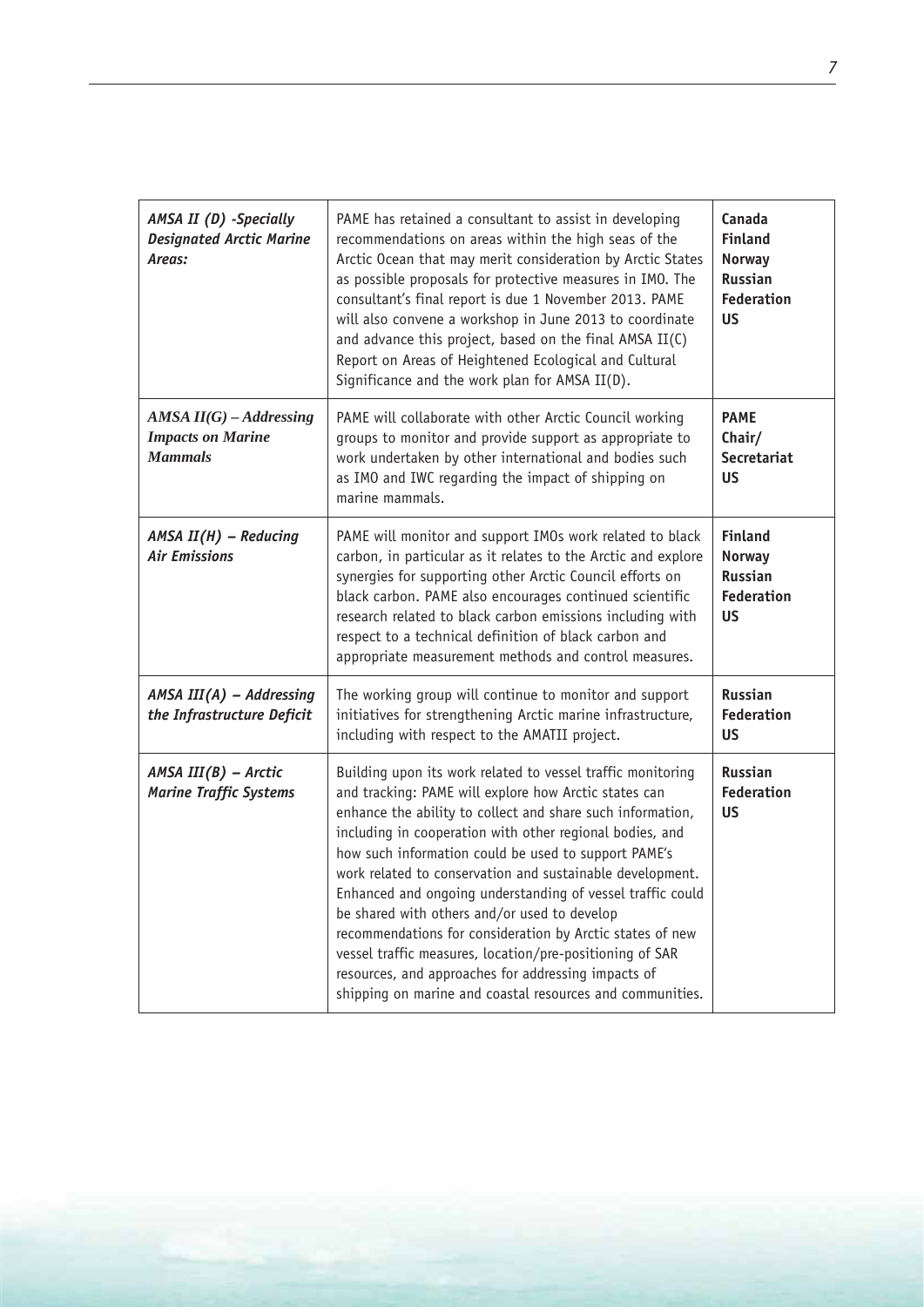| Developing a sustainable<br>tourism initiative | PAME will reach out to the SDWG, AMAP and CAFF to<br>explore the development of a sustainable tourism<br>initiative. Potential elements within this cross-cutting<br>initiative could include:<br>$\checkmark$ collecting and assessing existing information regarding<br>trends in Arctic tourism;<br>✓ collecting and assessing existing information on both<br>the adverse and beneficial environmental, social, and<br>cultural impacts of Arctic tourism;<br>√ inventorying existing laws, codes, policies, guidelines<br>and best practices pertaining to sustainable Arctic<br>tourism;<br>$\checkmark$ based on an evaluation of the inventory, identifying<br>fundamental principles of sustainable Arctic tourism;<br>$\checkmark$ publicizing these principles and encouraging their<br>adoption and/or implementation by key Arctic actors;<br>$\checkmark$ if/as appropriate, developing or encouraging the<br>development of more specific code or best practices of<br>sustainable Arctic tourism, tailored to specific regions,<br>communities, destinations, ecosystems, or industries. | Canada<br><b>US</b>                   |
|------------------------------------------------|----------------------------------------------------------------------------------------------------------------------------------------------------------------------------------------------------------------------------------------------------------------------------------------------------------------------------------------------------------------------------------------------------------------------------------------------------------------------------------------------------------------------------------------------------------------------------------------------------------------------------------------------------------------------------------------------------------------------------------------------------------------------------------------------------------------------------------------------------------------------------------------------------------------------------------------------------------------------------------------------------------------------------------------------------------------------------------------------------------|---------------------------------------|
| <b>Update the Arctic ship</b><br>traffic data  | The working group will explore opportunities for updating<br>the Arctic ship traffic data contained in the AMSA report<br>for use in studies, assessments, trend analyses, and the<br>development of recommendations that enhance Arctic<br>marine safety and support protection of Arctic people and<br>the environment etc.                                                                                                                                                                                                                                                                                                                                                                                                                                                                                                                                                                                                                                                                                                                                                                            | <b>All Member</b><br><b>States</b>    |
| <b>AMSA</b> implementation<br>progress report  | PAME will continue to provide biennial AMSA<br>implementation progress reports for submission to the<br>Arctic Council meetings (e.g. 2013 and 2015).                                                                                                                                                                                                                                                                                                                                                                                                                                                                                                                                                                                                                                                                                                                                                                                                                                                                                                                                                    | Canada<br><b>Finland</b><br><b>US</b> |

## **2. Follow up on the Arctic Offshore Oil and Gas Guidelines (2009)**

| <b>Actions</b>                                                                                                                                          | <b>Activities</b>                                                                                                                                                                                                                                                                                                                                       | $\textsf{lead}(s)$                                                                              |
|---------------------------------------------------------------------------------------------------------------------------------------------------------|---------------------------------------------------------------------------------------------------------------------------------------------------------------------------------------------------------------------------------------------------------------------------------------------------------------------------------------------------------|-------------------------------------------------------------------------------------------------|
| <b>Health, Safety and</b><br><b>Environmental</b><br><b>Management Systems for</b><br><b>Arctic Offshore and Gas</b><br><b>Operations (HSE project)</b> | Ongoing project as per the agreed timeline. To be<br>finalized for submission and approval in late 2013 or early<br>2014.                                                                                                                                                                                                                               | US                                                                                              |
| <b>Arctic Oil and Gas</b><br><b>Management, Regulation</b><br>and Enforcement Web-<br><b>Based Information</b><br><b>Resource (MRE Project)</b>         | Ongoing – updating the MRE web-based information<br>annually 2 weeks prior to the PAME Winter/Spring<br>meetings. Include information regarding existing national<br>liability and compensation regimes for oil pollution damage<br>resulting from offshore exploration in the Arctic as a<br>contribution to the update of the Oil and Gas Assessment. | <b>PAME</b><br>Secretariat in<br>collaboration<br>with the PAME<br>Oil and Gas<br>contact group |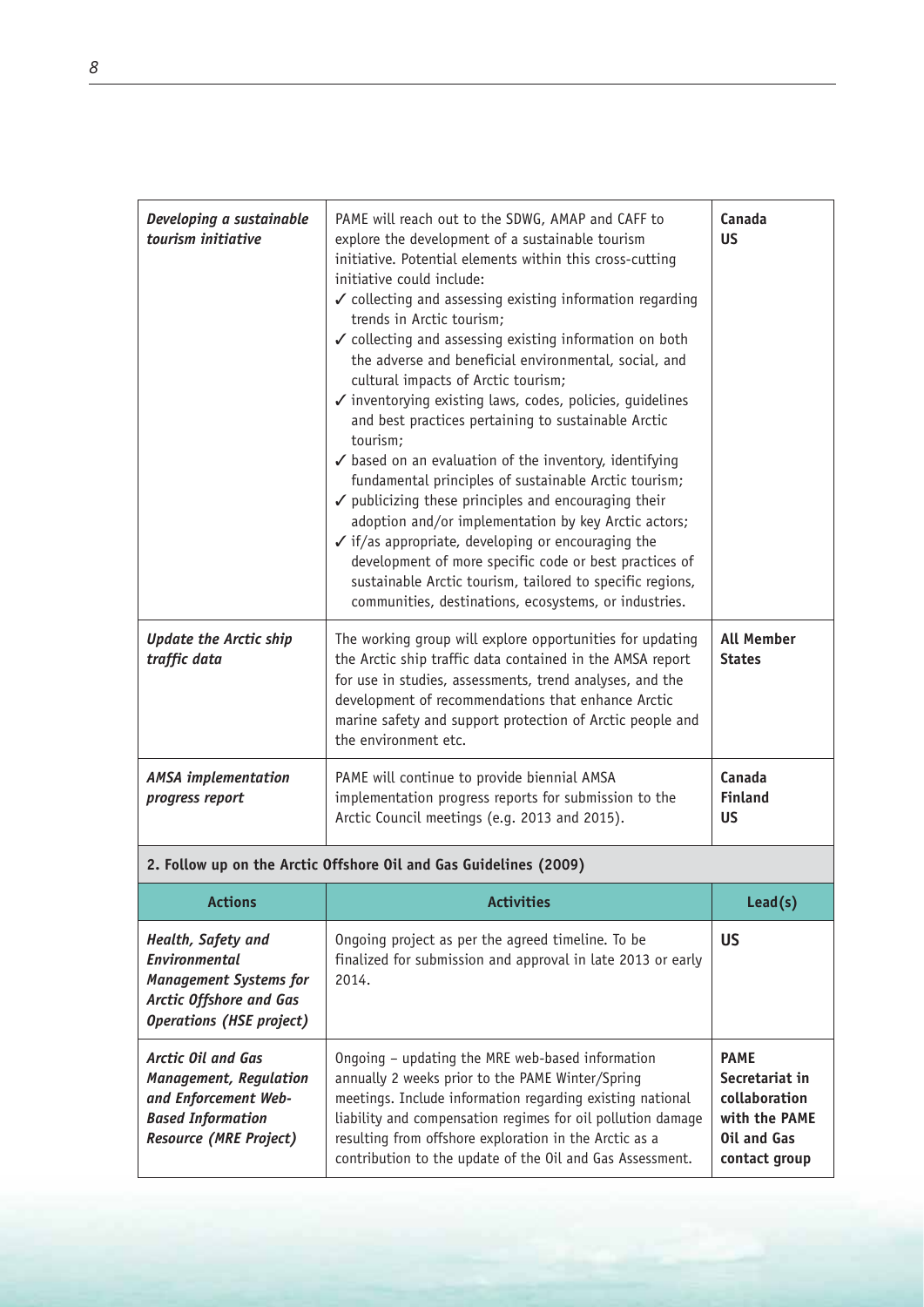#### **OBJECTIVE II:**

**Determine the adequacy of applicable international/regional commitments and promote their implementation and compliance**

#### **BACKGROUND:**

The increasing number and diversity of human activities in the Arctic marine environment pose challenges to its health and warrants an ecosystem approach to integrated ocean management to maximize environmental protection and sustainable use, including related to shipping, tourism, oil and gas development, fisheries, coastal zone development, and other ocean-related activities. The Arctic Council has an opportunity to provide international leadership on the global sustainable development agenda through adoption of the ecosystem based approach to management of the Arctic marine environment, consistent with existing legal frameworks.

## **ACTIVITIES:**

| <b>Actions</b>                                                                                                                   | <b>Activities</b>                                                                                                                                                                                                                                                                                                                                                           | Lead(s)                                                |
|----------------------------------------------------------------------------------------------------------------------------------|-----------------------------------------------------------------------------------------------------------------------------------------------------------------------------------------------------------------------------------------------------------------------------------------------------------------------------------------------------------------------------|--------------------------------------------------------|
| 1) Arctic Ocean Review<br>follow-up on relevant<br>recommendations                                                               | Activities to be added based on the outcomes/<br>findings of the approved AOR and as agreed to by<br>SAOs in 2013. This will be done by creating a matrix<br>of activities intended to address the recommenda-<br>tions.                                                                                                                                                    | Canada<br><b>Norway</b><br><b>US</b>                   |
| 2) Developing a new<br><b>Arctic Council Arctic</b><br>Marine Strategic<br>Plan (AMSP)<br>Based on revisions of the<br>2004 AMSP | The working groups will take into account relevant<br>deliverables agreed at the 2013 Arctic Council<br>meeting for inclusion into a new AMSP. The Arctic<br>Council to direct all Arctic Council working groups to<br>contribute as appropriate and PAME to host a scop-<br>ing workshop in June 2013. The new AMSP is to be<br>produced for adoption by 2015 Ministerial. | Canada<br><b>Iceland</b><br><b>Norway</b><br><b>US</b> |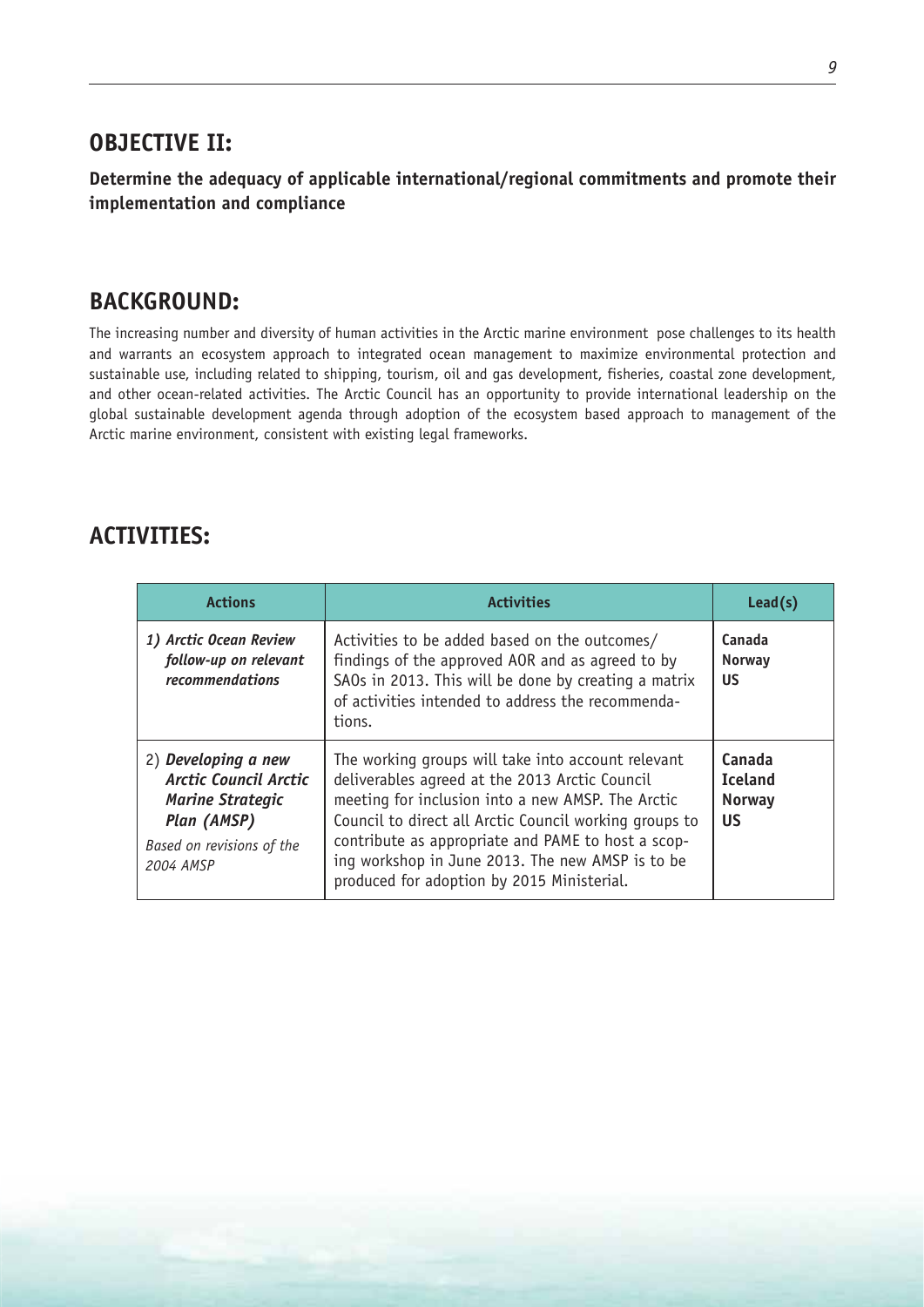| 3) Ecosystem Approach<br>to Management                               | PAME will continue work on integrated assessment<br>and comparing cases and reviewing existing method-<br>ologies.<br>✓ To resolve data issues, PAME will continue to work<br>from the $3^{rd}$ EA workshop (June 2013) at two<br>levels: LMEs and pan-Arctic.<br>✓ On its ecological objectives, PAME will begin and<br>continue compiling information on higher level<br>objectives and species management objectives for<br>species and habitats; review methodology for<br>setting ecological quality objectives.<br>✓ PAME will consider the use of identified areas of<br>heightened ecological significance in relation to<br>EA for the Arctic LMEs.<br>$\checkmark$ Planning tools include mapping of human uses and<br>habitats in LMEs in relation to integrated assess-<br>ments and other tools for EA.<br>$\checkmark$ Explore the feasibility of developing pilot projects<br>to demonstrate outcomes from the other EA<br>activities. | Canada<br>Norway<br><b>US</b> |
|----------------------------------------------------------------------|-------------------------------------------------------------------------------------------------------------------------------------------------------------------------------------------------------------------------------------------------------------------------------------------------------------------------------------------------------------------------------------------------------------------------------------------------------------------------------------------------------------------------------------------------------------------------------------------------------------------------------------------------------------------------------------------------------------------------------------------------------------------------------------------------------------------------------------------------------------------------------------------------------------------------------------------------------|-------------------------------|
| 4) Framework for an<br><b>Arctic MPA network</b>                     | PAME will form a Marine Protected Areas (MPA)<br>expert group to explore the development of a frame-<br>work for an Arctic marine protected areas network,<br>for consideration by the PAME working group.                                                                                                                                                                                                                                                                                                                                                                                                                                                                                                                                                                                                                                                                                                                                            | Canada<br>Norway<br>US        |
| 5) Arctic Biodiversity<br>Assessment (ABA)                           | PAME will consider the ABA recommendations of<br>relevance to PAMEs mandate.                                                                                                                                                                                                                                                                                                                                                                                                                                                                                                                                                                                                                                                                                                                                                                                                                                                                          | <b>PAME</b>                   |
| 6) Adaptation Actions<br>for a Changing<br>Arctic (AACA) -<br>Part C | PAME plans to provide input to the AACA project Part<br>C in line with the project plan. AMAP leads this work.                                                                                                                                                                                                                                                                                                                                                                                                                                                                                                                                                                                                                                                                                                                                                                                                                                        | <b>PAME</b>                   |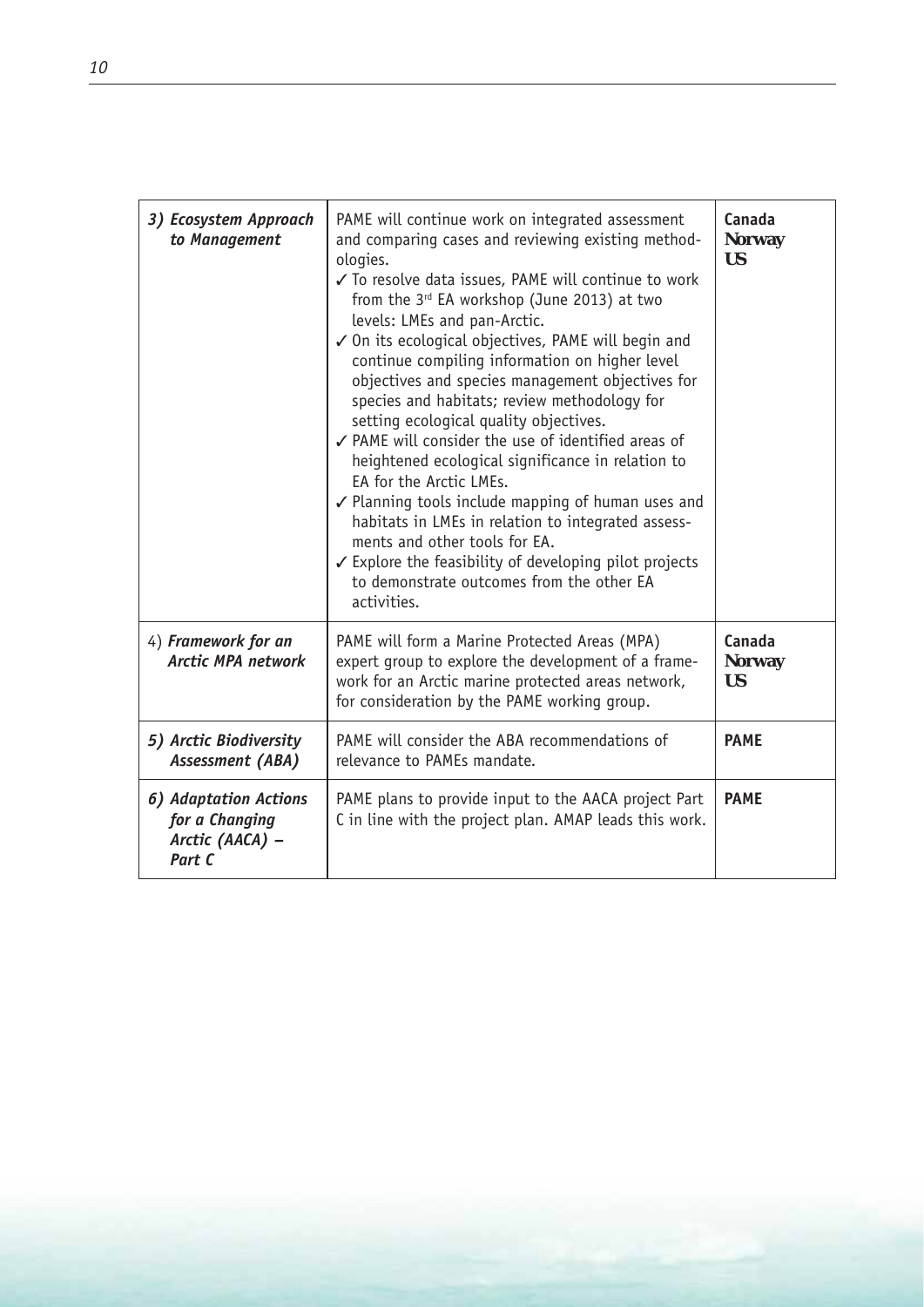## **OBJECTIVE III:**

**Facilitate partnerships, programmes and technical cooperation and support communication and outreach both within and outside the Arctic Council.**

#### **BACKGROUND:**

There is a need to continue coordinating work with other working groups of the Arctic Council, regional and international organizations and programmes, local authorities and indigenous organizations in an effort to promote capacity building, sharing of information on the state of the Arctic marine environment.

# **ACTIVITIES:**

| <b>Actions</b>                                                                                                                                     | <b>Activities</b>                                                                                                                                                                         | <b>Lead</b>                                 |
|----------------------------------------------------------------------------------------------------------------------------------------------------|-------------------------------------------------------------------------------------------------------------------------------------------------------------------------------------------|---------------------------------------------|
| 1) Information out-<br>reach and efforts to<br>increase coopera-<br>tion and collabora-<br>tion with interna-<br>tional/regional<br>organizations. | PAME will liaise and exchange information with<br>relevant organizations and programs (e.g. UNEP<br>Regional Seas Program), regions, and other regional<br>programs.                      | <b>PAME</b><br>Chair/<br><b>Secretariat</b> |
| 2) Build the capacity<br>and engagement of<br>indigenous commu-<br>nities and other<br>Arctic inhabitants.                                         | PAME will develop a communication plan for the<br>PAME Working Group in line with the Arctic Council's<br>communication Strategy (approved in May 2012).<br>PAME Chair/Secretariat leads. | <b>PAME</b><br>Chair/<br><b>Secretariat</b> |
| 3) Collaborations with<br><b>AC Working Groups</b>                                                                                                 | Review work plans of other AC WGs to identify areas<br>for cooperation and respond accordingly                                                                                            | All                                         |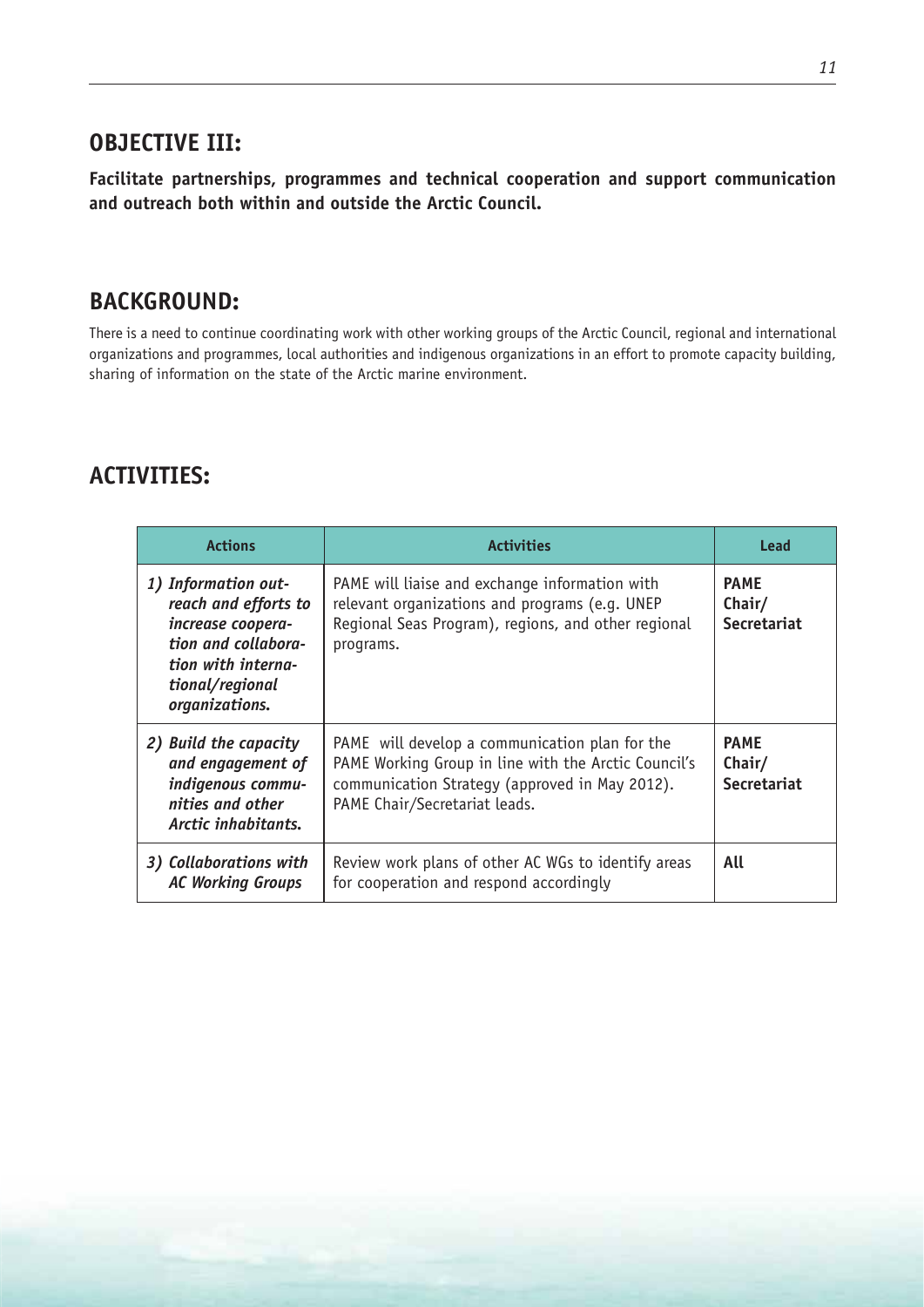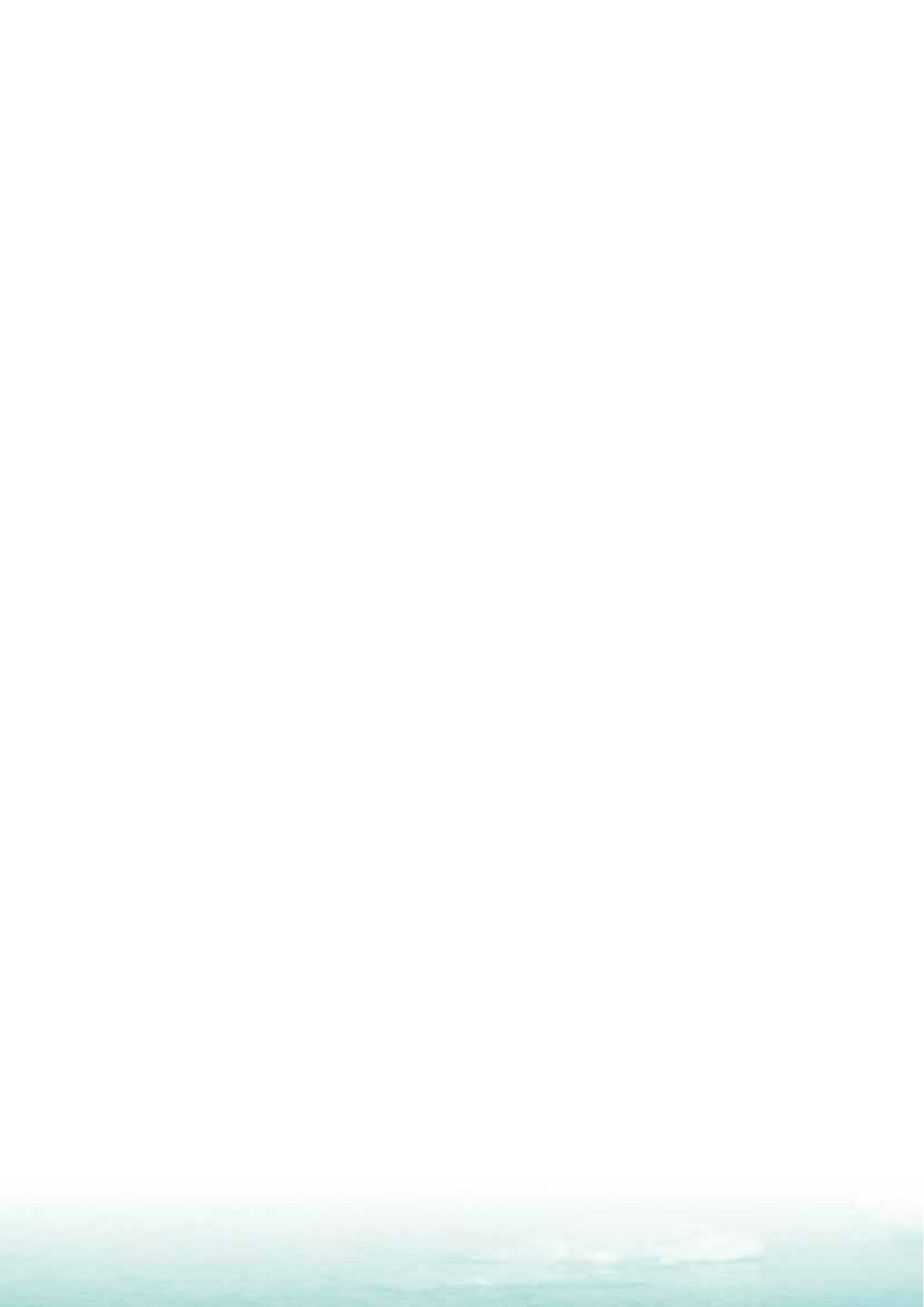# **ANNEX I AMSA FOLLOW-UP MATRIX**

| <b>AMSA Recommendations</b>                                                                                                                                                                                                                                                                                                                                                                                                                                                                                                                                                                                                                                                                                                                                                           | Follow-up Required at the<br>global, regional or national level                                                                                                                                                                                                                                                                              | Method of Follow-up by<br><b>PAME</b>                                                                                                                                             |
|---------------------------------------------------------------------------------------------------------------------------------------------------------------------------------------------------------------------------------------------------------------------------------------------------------------------------------------------------------------------------------------------------------------------------------------------------------------------------------------------------------------------------------------------------------------------------------------------------------------------------------------------------------------------------------------------------------------------------------------------------------------------------------------|----------------------------------------------------------------------------------------------------------------------------------------------------------------------------------------------------------------------------------------------------------------------------------------------------------------------------------------------|-----------------------------------------------------------------------------------------------------------------------------------------------------------------------------------|
| I) Enhancing Arctic Marine Safety                                                                                                                                                                                                                                                                                                                                                                                                                                                                                                                                                                                                                                                                                                                                                     |                                                                                                                                                                                                                                                                                                                                              |                                                                                                                                                                                   |
| A. Linking with International<br><b>Organizations: That the Arctic states</b><br>decide to, on a case by case basis,<br>identify areas of common interest<br>and develop unified positions and<br>approaches with respect to<br>international organizations such as:<br>the International Maritime<br>Organization (IMO), the International<br>Hydrographic organization (IHO),<br>the World Meteorological<br>Organization (WMO) and the<br><b>International Maritime Satellite</b><br>Organization (IMSO) to advance the<br>safety of Arctic marine shipping; and<br>encourage meetings, as appropriate,<br>of member state national maritime<br>safety organizations to coordinate,<br>harmonize and enhance the<br>implementation of the Arctic<br>maritime regulatory framework. | Cooperate as appropriate in the:<br><b>International Maritime</b><br>Organization (IMO);<br>• International Hydrographic<br>Organization (IHO);<br>World Meteorological<br>$\bullet$<br>Organization (WMO);<br>International Maritime Satellite<br>$\bullet$<br>Organization (IMSO and,)<br>Any other relevant<br>$\bullet$<br>organization. | PAME to identify areas of<br>common interest and develop<br>to the extent possible unified<br>positions and approaches to<br>improve the Arctic maritime<br>regulatory framework. |

**Identified measures in the AMSA-report and method of follow up (Nov 2009)**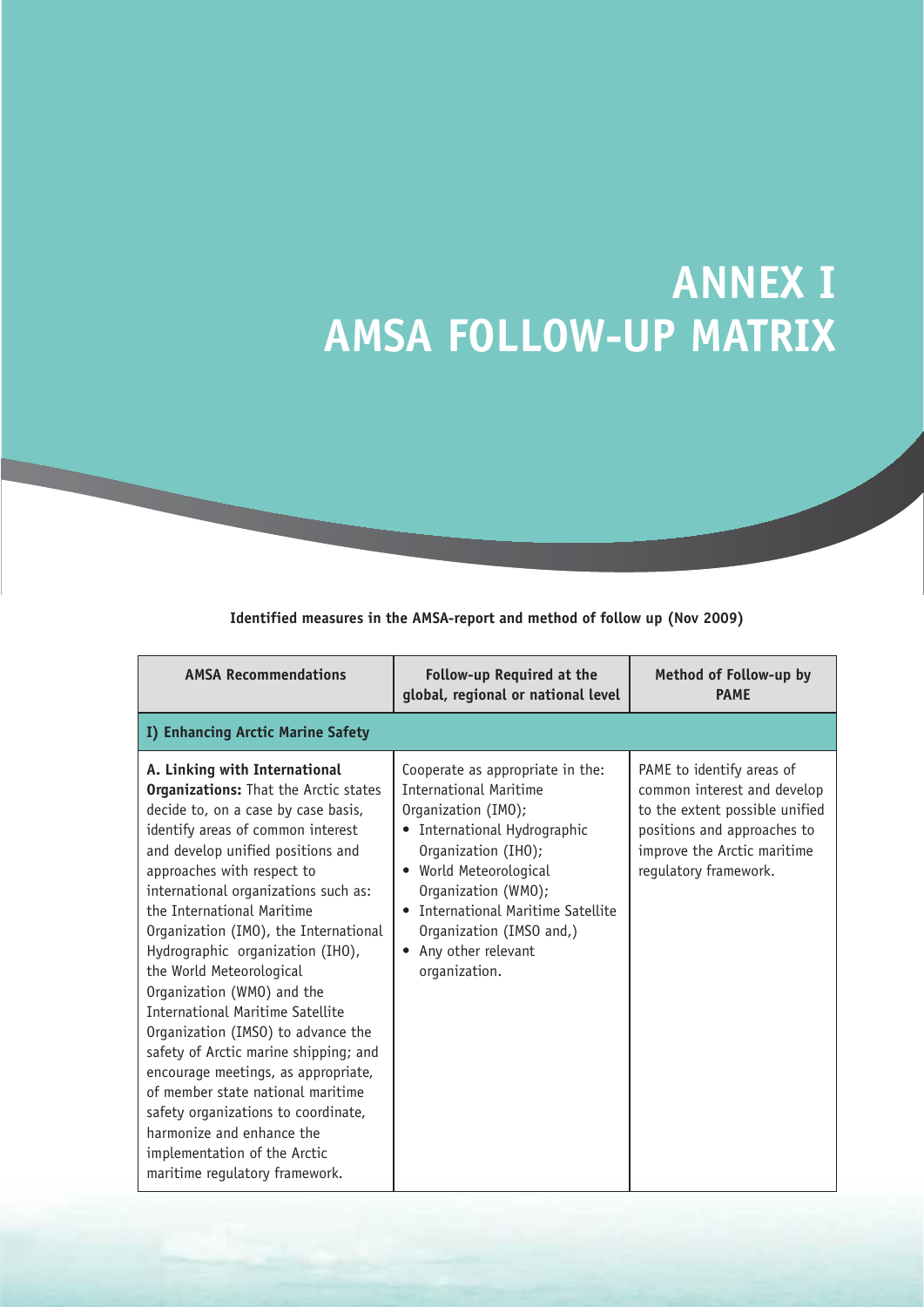| <b>B. IMO Measures for Arctic</b><br>Shipping: That the Arctic states, in<br>recognition of the unique<br>environmental and navigational<br>conditions in the Arctic, decide to<br>cooperatively support efforts at the<br>International Maritime Organization<br>to strengthen, harmonize and<br>regularly update international<br>standards for vessels operating in the<br>Arctic. These efforts include:<br>---Support the updating and the<br>mandatory application of relevant<br>parts of the Guidelines for Ships<br>Operating in Arctic Ice-covered Waters<br>(Arctic Guidelines); and,<br>---Drawing from IMO instruments, in<br>particular the Arctic Guidelines<br>augment global IMO ship safety and<br>pollution prevention conventions<br>with specific mandatory requirements<br>or other provisions for ship<br>construction, design, equipment,<br>crewing, training and operations,<br>aimed at safety and protection of the<br>Arctic environment. | 1) Update and as appropriate<br>make mandatory the Guidelines<br>for Ships Operating in Arctic<br>Ice-covered Waters,<br>2) Augment global IMO ship safety<br>and pollution prevention<br>conventions with specific<br>mandatory requirements, or<br>other provisions, aimed at<br>safety and protection of the<br>Arctic environment.<br>3) Especially consider the<br>identification of, environmental<br>risks and options for, avoiding<br>or minimizing those risks<br>regarding the use and carriage<br>of heavy fuel oil, aiming at<br>establishment of appropriate<br>international regulations. | 1) PAME to encourage<br>co-operation and the<br>development of unified<br>positions to the extent<br>possible among Arctic<br>states<br>2) PAME to encourage<br>co-operation and the<br>development of unified<br>positions to the extent<br>possible among Arctic<br>states<br>3) PAME to encourage<br>co-operation and the<br>development of unified<br>positions to the extent<br>possible among Arctic<br>states<br>Canada, Denmark and Norway<br>preliminarily indicated lead<br>country roles. |
|------------------------------------------------------------------------------------------------------------------------------------------------------------------------------------------------------------------------------------------------------------------------------------------------------------------------------------------------------------------------------------------------------------------------------------------------------------------------------------------------------------------------------------------------------------------------------------------------------------------------------------------------------------------------------------------------------------------------------------------------------------------------------------------------------------------------------------------------------------------------------------------------------------------------------------------------------------------------|----------------------------------------------------------------------------------------------------------------------------------------------------------------------------------------------------------------------------------------------------------------------------------------------------------------------------------------------------------------------------------------------------------------------------------------------------------------------------------------------------------------------------------------------------------------------------------------------------------|------------------------------------------------------------------------------------------------------------------------------------------------------------------------------------------------------------------------------------------------------------------------------------------------------------------------------------------------------------------------------------------------------------------------------------------------------------------------------------------------------|
| C. Uniformity of Arctic Shipping<br><b>Governance:</b> That the Arctic states<br>should explore the possible<br>harmonization of Arctic marine<br>shipping regulatory regimes within<br>their own jurisdiction and uniform<br>Arctic safety and environmental<br>protection regulatory regimes,<br>consistent with UNCLOS, that could<br>provide a basis for protection<br>measures in regions of the central<br>Arctic Ocean beyond coastal state<br>jurisdiction for consideration by the<br>IMO.                                                                                                                                                                                                                                                                                                                                                                                                                                                                    | Explore the possible<br>harmonization of Arctic marine<br>shipping regulatory regimes and<br>uniform Arctic safety and<br>environmental protection<br>regulatory regimes, consistent<br>with UNCLOS, that could provide a<br>basis for protection measures in<br>regions of the central Arctic Ocean<br>beyond coastal state jurisdiction<br>for consideration by the IMO.                                                                                                                                                                                                                               | PAME to initiate a process or<br>processes to explore this<br>further. Legal discussion to<br>be accompanied by technical<br>discussions as appropriate.<br>Arctic states to provide<br>appropriate legal and<br>technical expertise. No lead<br>identified at this stage-                                                                                                                                                                                                                           |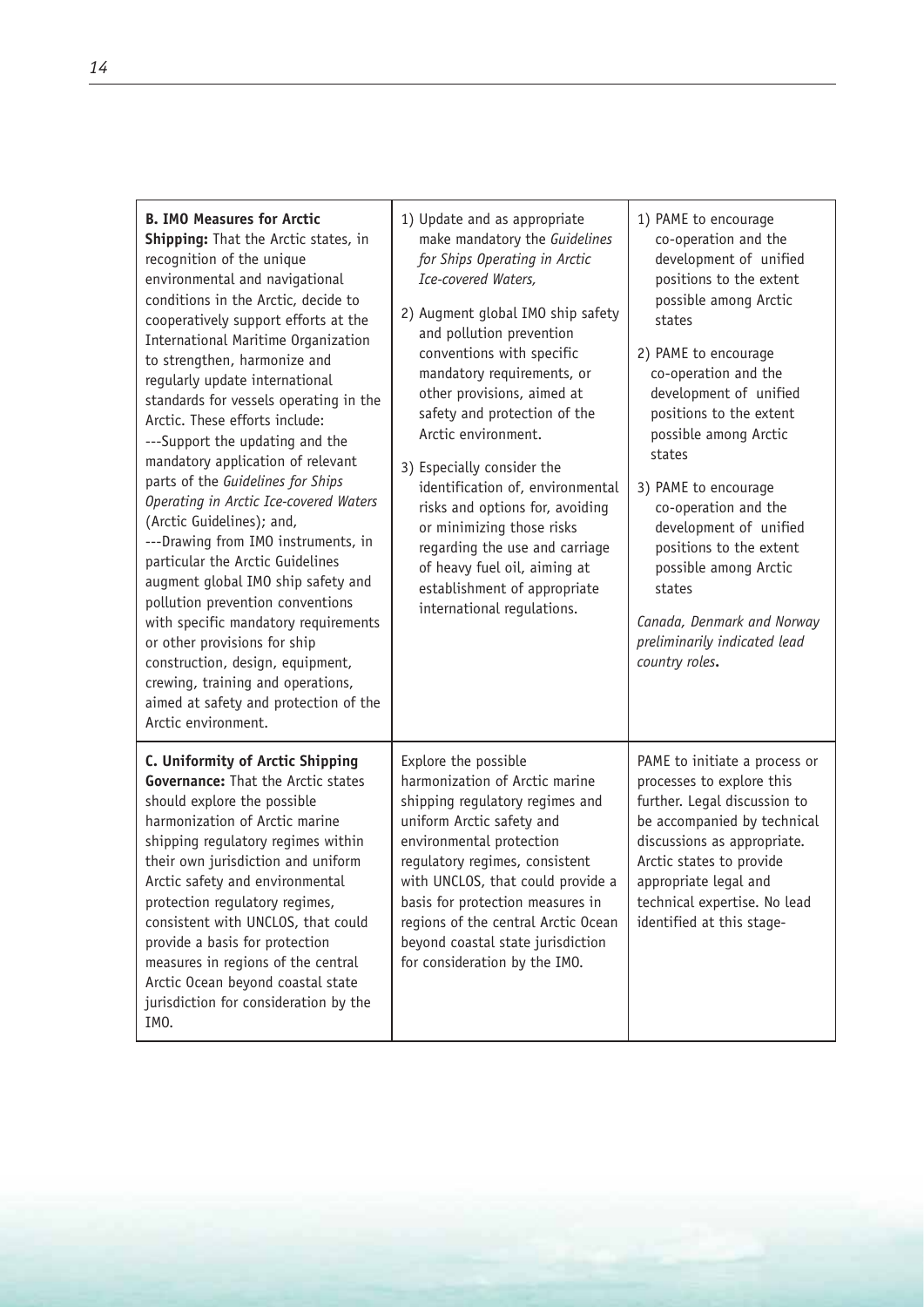| D. Strengthening Passenger Ship<br>Safety in Arctic Waters: That the<br>Arctic states should support the<br>application of the IMO's Enhanced<br>Contingency Planning Guidance for<br>Passenger Ships Operating in Areas<br>Remote from SAR Facilities, given the<br>extreme challenges associated with<br>rescue operations in the remote and<br>cold Arctic region; and strongly<br>encourage cruise ship operators to<br>develop, implement and share their<br>own best practices for operating in<br>such conditions, including<br>consideration of measures such as<br>timing voyages so that other ships<br>are within rescue distance in case of<br>emergency. | 1) Support the application of the<br>IMO's Enhanced Contingency<br>Planning Guidance for Passenger<br>Ships Operating in Areas Remote<br>from SAR Facilities; and,<br>2) Strongly encourage tour<br>operators to develop,<br>implement and share their own<br>best practices for operating in<br>such conditions. | PAME to invite maritime<br>safety authorities to<br>participate in this discussion<br>and encourage them to<br>identify possible measures to<br>increase passenger ship<br>safety in Arctic waters.<br>PAME to identify lead<br>country(ies)<br>Identify increased safety<br>through appropriate IMO<br>measures, lead countries<br>should be encouraged to bring<br>proposals to the appropriate<br>bodies of IMO, and to report<br>progress and outcome to<br>PAME as appropriate. |
|-----------------------------------------------------------------------------------------------------------------------------------------------------------------------------------------------------------------------------------------------------------------------------------------------------------------------------------------------------------------------------------------------------------------------------------------------------------------------------------------------------------------------------------------------------------------------------------------------------------------------------------------------------------------------|-------------------------------------------------------------------------------------------------------------------------------------------------------------------------------------------------------------------------------------------------------------------------------------------------------------------|--------------------------------------------------------------------------------------------------------------------------------------------------------------------------------------------------------------------------------------------------------------------------------------------------------------------------------------------------------------------------------------------------------------------------------------------------------------------------------------|
| E. Arctic Search and Rescue (SAR)<br><b>Instrument: That the Arctic states</b><br>decide to support developing and<br>implementing a comprehensive,<br>multi-national Arctic Search and<br>Rescue (SAR) instrument, including<br>aeronautical and maritime SAR,<br>among the eight Arctic nations and,<br>if appropriate, with other interested<br>parties in recognition of the<br>remoteness and limited resources in<br>the region.                                                                                                                                                                                                                                | Establishment of a task force to<br>develop and complete negotiation<br>by the next Ministerial meeting in<br>2011 of an international<br>instrument on cooperation on<br>search and rescue operations in<br>the Arctic                                                                                           | PAME to contribute to the<br>Arctic Council SAR task force<br>and EPPR as appropriate.                                                                                                                                                                                                                                                                                                                                                                                               |
| II. Protecting Arctic People and the Environment                                                                                                                                                                                                                                                                                                                                                                                                                                                                                                                                                                                                                      |                                                                                                                                                                                                                                                                                                                   |                                                                                                                                                                                                                                                                                                                                                                                                                                                                                      |
| A. Survey of Arctic Indigenous<br>Marine Use: That the Arctic states<br>should consider conducting surveys<br>on Arctic marine use by indigenous<br>communities where gaps are<br>identified to collect information for<br>establishing up-to-date baseline data<br>to assess the impacts from Arctic<br>shipping activities.                                                                                                                                                                                                                                                                                                                                         | 1) Consider conducting surveys on<br>Arctic marine use by indigenous<br>communities; and,<br>2) Where gaps are identified,<br>collect information for<br>establishing up-to-date<br>baseline data to assess the<br>impacts from Arctic shipping<br>activities                                                     | PAME to encourage national<br>governments, in collaboration<br>with PPs, to implement this<br>recommendation as it relates<br>to their country.<br>PAME to follow up with SDWG<br>and CAFF to consider options<br>for the Arctic Council to carry<br>out activities to implement<br>this recommendation.                                                                                                                                                                             |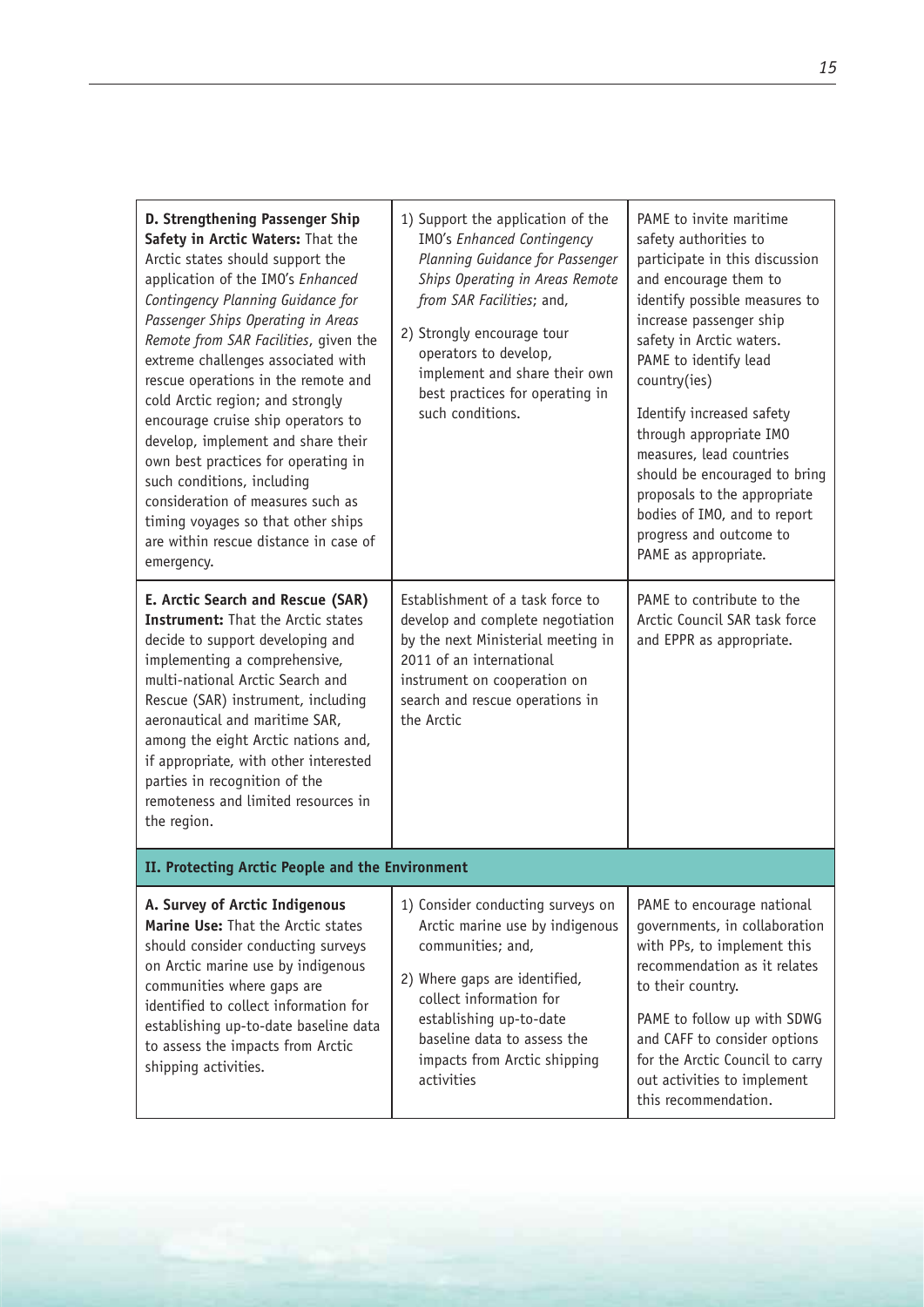| <b>B. Engagement with Arctic</b><br><b>Communities: That the Arctic states</b><br>decide to determine if effective<br>communication mechanisms exist to<br>ensure engagement of their Arctic<br>coastal communities and, where there<br>are none, to develop their own<br>mechanisms to engage and<br>coordinate with the shipping<br>industry, relevant economic activities<br>and Arctic communities (in particular<br>during the planning phase of a new<br>marine activity) to increase benefits<br>and help reduce the impacts from<br>shipping. | 1) Determine if effective<br>communication mechanisms<br>exist with Arctic coastal<br>communities; and,<br>2) Where there are none, develop<br>mechanisms to engage and<br>coordinate with the shipping<br>industry, relevant economic<br>activities and Arctic<br>communities (in particular<br>during the planning phase of a<br>new marine activity) to<br>increase benefits and help<br>reduce the impacts from<br>shipping. | This is national responsibility<br>and no follow up is required<br>by PAME.                                                                                                                                                                              |
|-------------------------------------------------------------------------------------------------------------------------------------------------------------------------------------------------------------------------------------------------------------------------------------------------------------------------------------------------------------------------------------------------------------------------------------------------------------------------------------------------------------------------------------------------------|----------------------------------------------------------------------------------------------------------------------------------------------------------------------------------------------------------------------------------------------------------------------------------------------------------------------------------------------------------------------------------------------------------------------------------|----------------------------------------------------------------------------------------------------------------------------------------------------------------------------------------------------------------------------------------------------------|
| C. Areas of Heightened Ecological<br>and Cultural Significance: That the<br>Arctic states should identify areas of<br>heightened ecological and cultural<br>significance in light of changing<br>climate conditions and increasing<br>multiple marine use and, where<br>appropriate, should encourage<br>implementation of measures to<br>protect these areas from the impacts<br>of Arctic marine shipping, in<br>coordination with all stakeholders<br>and consistent with international law.                                                       | 1) Identify areas of heightened<br>ecological and cultural<br>significance in light of<br>changing climate conditions<br>and increasing multiple marine<br>use; and,<br>2) Where appropriate, encourage<br>the implementation of<br>measures to protect these areas<br>from the impacts of Arctic<br>marine shipping, in<br>coordination with all<br>stakeholders and consistent<br>with international law.                      | PAME to approach AMAP and<br>CAFF and ask for their advice<br>regarding identification of<br>areas of heightened<br>ecological and cultural<br>significance-                                                                                             |
| D. Specially Designated Arctic<br>Marine Areas: That the Arctic states<br>should, taking into account the<br>special characteristics of the Arctic<br>marine environment, explore the<br>need for internationally designated<br>areas for the purpose of<br>environmental protection in regions<br>of the Arctic Ocean.                                                                                                                                                                                                                               | Explore the need for<br>internationally designated areas<br>for the purpose of environmental<br>protection in regions of the Arctic<br>Ocean.<br>This could be done through the<br>use of appropriate tools, such as<br>"Special Areas" or Particularly<br>Sensitive Sea Areas (PSSA)<br>designation through the IMO and<br>consistent with the existing<br>international legal framework in<br>the Arctic.                      | Based on C and other sources<br>of information PAME to<br>encourage co-operation and<br>the development of common<br>or shared proposals to the<br>extent possible among Arctic<br>states for submission to IMO.<br>Denmark and/or Norway may<br>co-lead |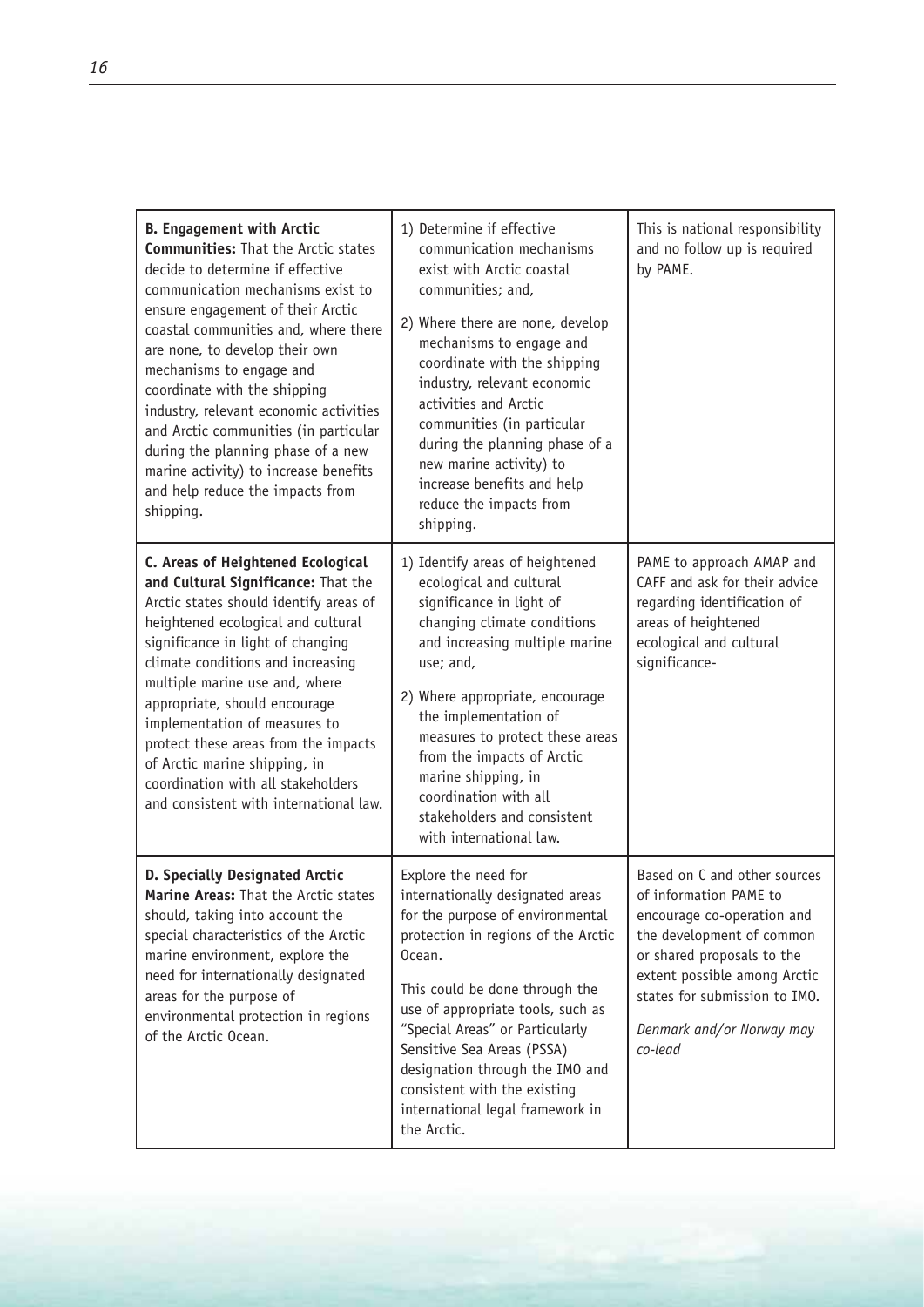| E. Protection from Invasive Species:<br>That the Arctic states should consider<br>ratification of the IMO International<br>Convention for the Control and<br>Management of Ships Ballast Water<br>and Sediments, as soon as practical.<br>Arctic states should also assess the<br>risk of introducing invasive species<br>through ballast water and other<br>means so that adequate prevention<br>measures can be implemented in<br>waters under their jurisdiction. | 1) Consider ratification of the IMO<br>International Convention for the<br>Control and Management of<br>Ships Ballast Water and<br>Sediments, as soon as practical;<br>and,<br>2) Assess the risk of introducing<br>invasive species through ballast<br>water and other means so that<br>adequate prevention measures<br>can be implemented in waters<br>under Arctic States'<br>jurisdiction. | This is national responsibility<br>and no follow up is required<br>by PAME<br>PAME to follow up on this<br>recommendation through the<br>AOR                                                                                                                                                                   |
|----------------------------------------------------------------------------------------------------------------------------------------------------------------------------------------------------------------------------------------------------------------------------------------------------------------------------------------------------------------------------------------------------------------------------------------------------------------------|------------------------------------------------------------------------------------------------------------------------------------------------------------------------------------------------------------------------------------------------------------------------------------------------------------------------------------------------------------------------------------------------|----------------------------------------------------------------------------------------------------------------------------------------------------------------------------------------------------------------------------------------------------------------------------------------------------------------|
| F. Oil Spill Prevention: That the<br>Arctic states decide to enhance the<br>mutual cooperation in the field of oil<br>spill prevention and, in collaboration<br>with industry, support research and<br>technology transfer to prevent<br>release of oil into Arctic waters, since<br>prevention of oil spills is the highest<br>priority in the Arctic for<br>environmental protection.                                                                              | Enhance the mutual cooperation<br>in the field of oil spill prevention<br>and, in collaboration with<br>industry, support research and<br>technology transfer to prevent<br>release of oil into Arctic waters for<br>environmental protection.                                                                                                                                                 | Responsible for follow up:<br><b>EPPR</b>                                                                                                                                                                                                                                                                      |
| <b>G. Addressing Impacts on Marine</b><br><b>Mammals:</b> That the Arctic states<br>decide to engage with relevant<br>international organizations to further<br>assess the effects on marine<br>mammals due to ship noise,<br>disturbance and strikes in Arctic<br>waters; and consider, where needed,<br>to work with the IMO in developing<br>and implementing mitigation<br>strategies.                                                                           | 1) Engage with relevant<br>international organizations to<br>further assess the effects on<br>marine mammals due to ship<br>noise, disturbance and strikes<br>in Arctic waters; and,<br>2) Consider, where needed, to<br>work with the IMO in<br>developing and implementing<br>mitigation strategies.                                                                                         | PAME to approach AMAP and<br>CAFF to achieve their further<br>assessment of the effects on<br>marine mammals due to ship<br>noise, disturbance and strikes<br>in Arctic waters, and where<br>needed work within IMO to<br>develop and implement<br>mitigation strategies through<br>the use of lead countries, |
| H. Reducing Air Emissions: That the<br>Arctic states decide to support the<br>development of improved practices<br>and innovative technologies for ships<br>in port and at sea to help reduce<br>current and future emissions of<br>greenhouse gases (GHGs), Nitrogen<br>Oxides (NOx), Sulfur Oxides (SOx) and<br>Particulate Matter (PM), taking into<br>account the relevant IMO regulations.                                                                      | Support the development of<br>improved practices and innovative<br>technologies for ships in port and<br>at sea to help reduce current and<br>future emissions of greenhouse<br>gases (GHGs), Nitrogen Oxides<br>(NOx), Sulfur Oxides (SOx) and<br>Particulate Matter (PM), taking<br>into account the relevant IMO<br>regulations.                                                            | The follow up would be<br>through industry, national<br>governments and<br>international organizations,<br>e.g. IM0.                                                                                                                                                                                           |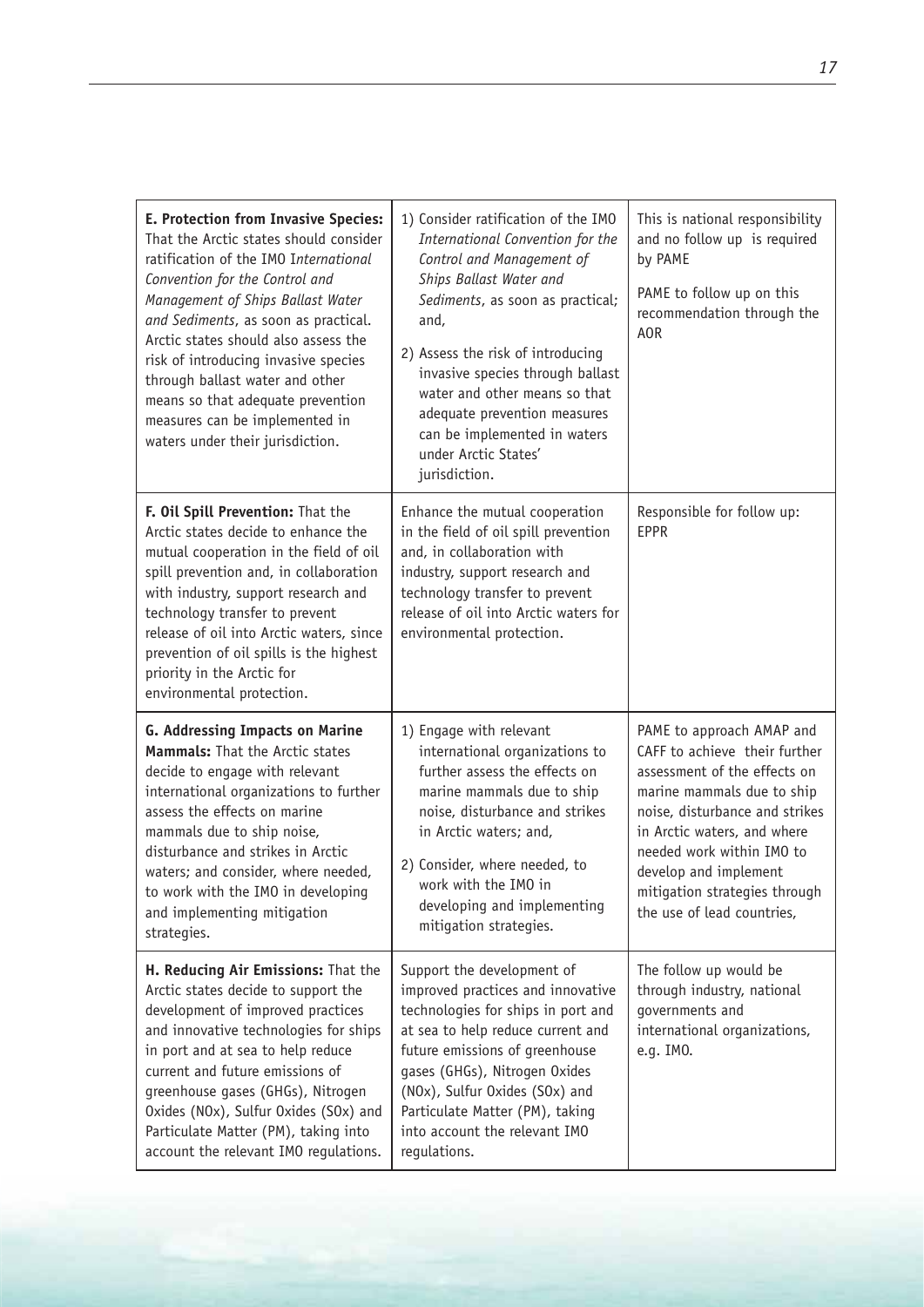| III. Building the Arctic Marine Infrastructure                                                                                                                                                                                                                                                                                                                                                                                                                                                                                                                                                                         |                                                                                                                                                                                                                                                                                                                                                                                                                                                                                                                                                                |                                                                                                        |  |
|------------------------------------------------------------------------------------------------------------------------------------------------------------------------------------------------------------------------------------------------------------------------------------------------------------------------------------------------------------------------------------------------------------------------------------------------------------------------------------------------------------------------------------------------------------------------------------------------------------------------|----------------------------------------------------------------------------------------------------------------------------------------------------------------------------------------------------------------------------------------------------------------------------------------------------------------------------------------------------------------------------------------------------------------------------------------------------------------------------------------------------------------------------------------------------------------|--------------------------------------------------------------------------------------------------------|--|
| A. Addressing the Infrastructure<br>Deficit: That the Arctic states should<br>recognize that improvements in<br>Arctic marine infrastructure are<br>needed to enhance safety and<br>environmental protection in support<br>of sustainable development. Examples<br>of infrastructure where critical<br>improvements are needed include: ice<br>navigation training; navigational<br>charts; communications systems; port<br>services, including reception facilities<br>for ship-generated waste; accurate<br>and timely ice information (ice<br>centers); places of refuge; and<br>icebreakers to assist in response. | Recognize that improvements in<br>Arctic marine infrastructure are<br>needed to enhance safety and<br>environmental protection in<br>support of sustainable<br>development, including:<br>ice navigation training;<br>$\bullet$<br>navigational charts;<br>$\bullet$<br>communications systems;<br>$\bullet$<br>port services, including<br>$\bullet$<br>reception facilities for ship-<br>generated waste;<br>accurate and timely ice<br>$\bullet$<br>information (ice centers);<br>places of refuge; and,<br>$\bullet$<br>Icebreakers to assist in response. | National follow up point.                                                                              |  |
| <b>B. Arctic Marine Traffic System:</b><br>That the Arctic states should support<br>continued development of a<br>comprehensive Arctic marine traffic<br>awareness system to improve<br>monitoring and tracking of marine<br>activity, to enhance data sharing in<br>near real-time, and to augment vessel<br>management service in order to<br>reduce the risk of incidents, facilitate<br>response and provide awareness of<br>potential user conflict. The Arctic<br>states should encourage shipping<br>companies to cooperate in the<br>improvement and development of<br>national monitoring systems.            | 1) Support continued development<br>of a comprehensive Arctic marine<br>traffic awareness system to<br>improve monitoring and tracking<br>of marine activity; enhance data<br>sharing in near real-time; and,<br>augment vessel management<br>service in order to reduce the<br>risk of incidents, facilitate<br>response and provide awareness<br>of potential user conflict.<br>2) Encourage shipping companies<br>to cooperate in the<br>improvement and development<br>of national monitoring systems.                                                     | PAME to encourage its<br>member states to implement<br>this recommendation.                            |  |
| C. Circumpolar Environmental<br>Response Capacity: That the Arctic<br>states decide to continue to develop<br>circumpolar environmental pollution<br>response capabilities that are critical<br>to protecting the unique Arctic<br>ecosystem. This can be accomplished,<br>for example, through circumpolar<br>cooperation and agreement(s), as<br>well as regional bilateral capacity<br>agreements.                                                                                                                                                                                                                  | Continue to develop circumpolar<br>environmental pollution response<br>capabilities.                                                                                                                                                                                                                                                                                                                                                                                                                                                                           | Primary responsibility is: the<br>EPPR. PAME to consider this<br>recommendation in the AOR<br>project. |  |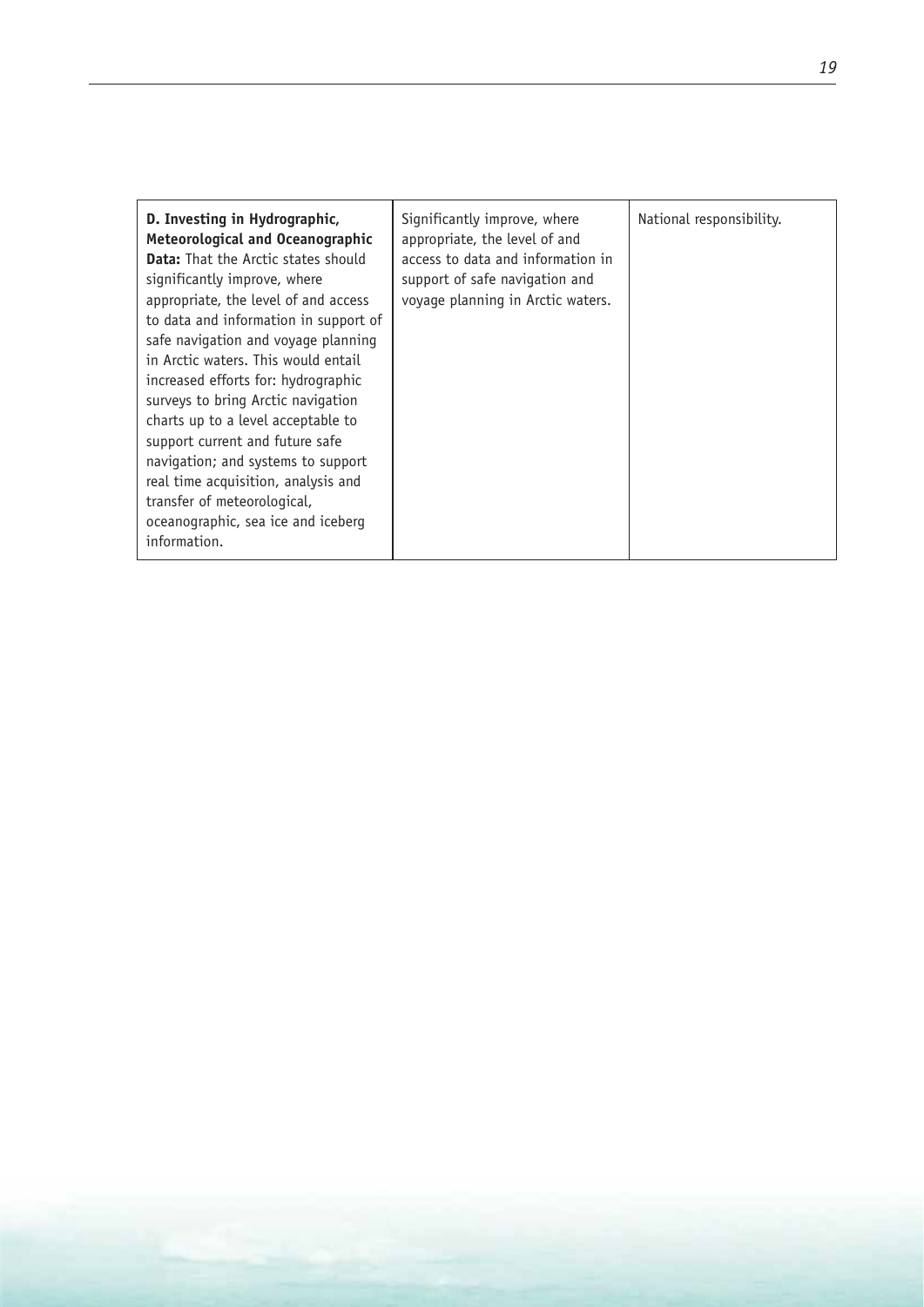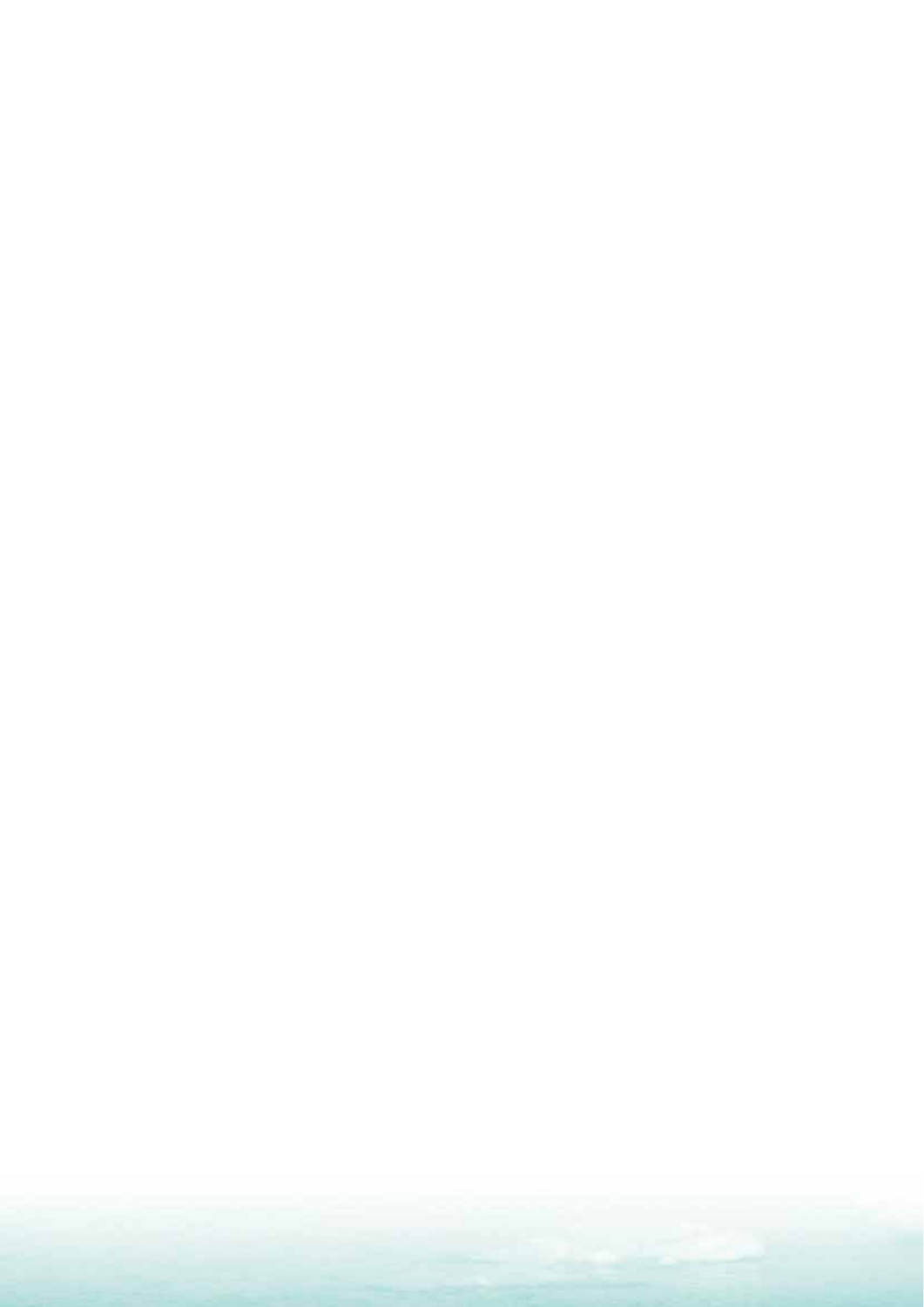# **ANNEX II PROJECT PLAN FOR DEVELOPING A REVISED ARCTIC COUNCIL ARCTIC MARINE STRATEGIC PLAN (AMSP)**

*Recognizing the increased emphasis on the ecosystem approach to management (and integrated ocean management) as the foundation of the Arctic Councils' work and the essential need to apply the ecosystem approach to manage Arctic marine-related issues. In this regard PAME has agreed to invite all Arctic Council working groups working on marine-related issues to participate in the PAME led EA Expert Group on the ecosystem approach to management according to its terms of reference.*

#### **BACKGROUND:**

The Arctic Marine Strategic Plan (AMSP) was adopted by the Arctic Council in 2004. It contains objectives for the management of the Arctic marine environment with related strategic actions. The Arctic Marine Strategic Plan was developed in response to the recognition that

*"…existing and emerging activities in the Arctic warrant a more coordinated and integrated strategic approach to address the challenges of the Arctic coastal and marine environment…"* 

Since the AMSP was adopted in 2004, the Arctic marine environment has been subject to increasing pressures from climate change, economic activities and pollution. The Arctic Council is at the forefront of responses to these emerging issues through the development of in-depth reports and assessments, such as the State of the Arctic Environment Report, the Arctic Climate Impact Assessment (ACIA), the Arctic Marine Shipping Assessment (AMSA), the Arctic Oil and Gas Assessment (AOGA), and ongoing work such as the Arctic Biodiversity Assessment (ABA), Arctic Ocean Review (AOR)and the Recommended Practices for Arctic Oil Spill Prevention (RP3).

The working groups of the Arctic Council AMAP, PAME, CAFF, EPPR and SDWG indicate that most strategic actions of the AMSP have been completed or are progressing according to plan, to be concluded within this or the next workplan period.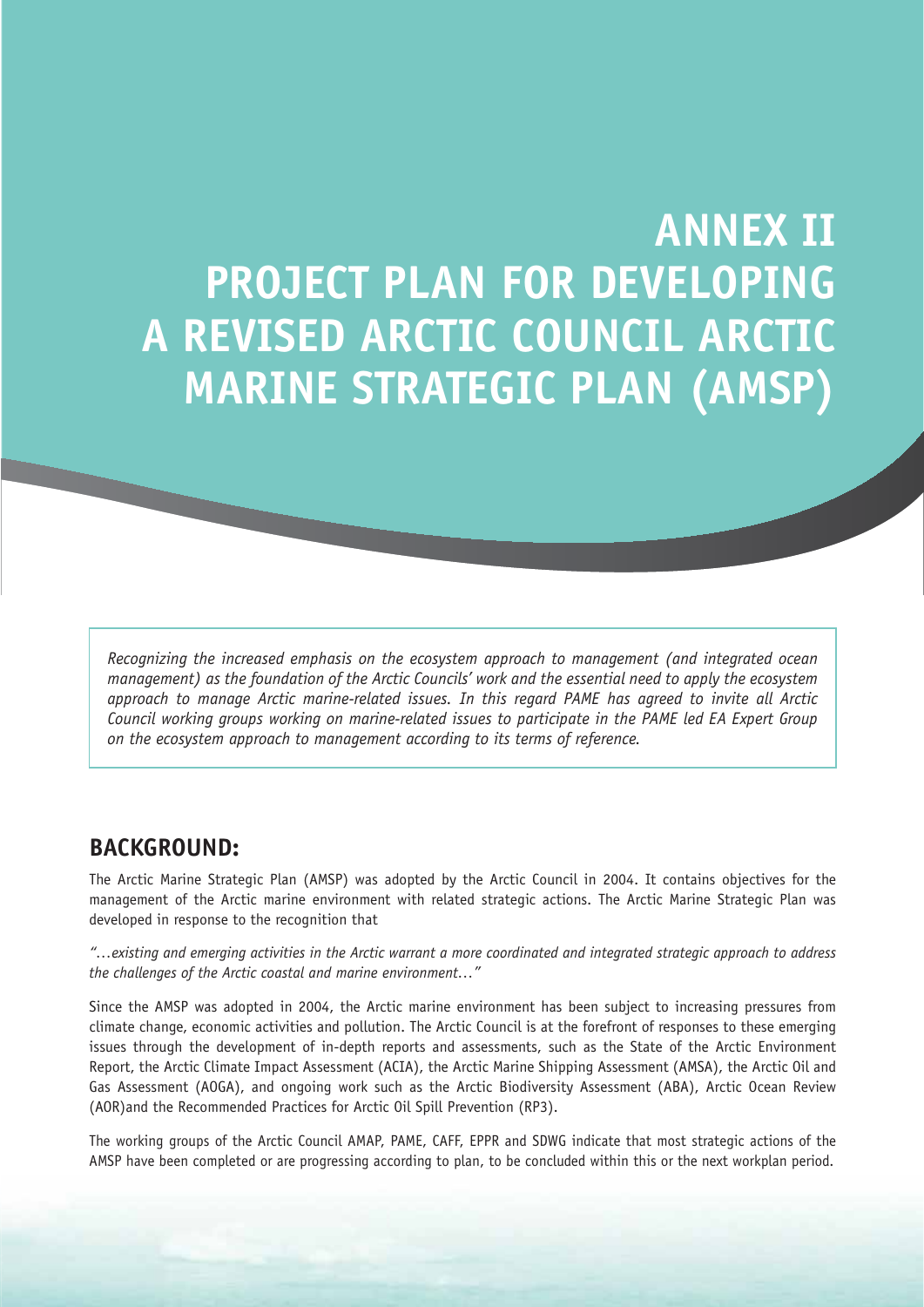The Implementation section in the AMSP states that:

*"…PAME, in collaboration with all Arctic Council subsidiary bodies, will lead a review of the Strategic Plan by 2010, or another date specified by the Council, to determine its adequacy in light of the results of ongoing assessments and national and regional reporting."* 

Therefore, it is timely for the PAME Working Group, in cooperation with the other Arctic Council working groups, to update and revise, as relevant, the AMSP (2004) to secure a healthy and productive and resilient Arctic Ocean and coasts and ensure that the future strategic approach to management of the Arctic marine environment is coordinated between the working groups.

### **THE OVERALL GOALS:**

The overall goals of AMSP:

- That the Arctic marine environment to be managed using an integrated, ecosystem approach to management.
- That the cumulative environmental effects do not exceed a level at which structure, functioning and productivity of ecosystems and biodiversity are maintained.

Based on this, there is a need to update and expand, as relevant, the AMSP (2004) to secure that the future management of the Arctic marine environment is coordinated between the working groups, based on ecosystem-based approach, and that results are effectively implemented.

This will ensure that marine-related activities in the different working groups collectively work towards integration in assessing impacts on the Arctic marine environment and addressing key pressures. This will facilitate the development of policy recommendations.

Integrated approaches will contribute to better informed decisions on sustainable development and environmental protection in the Arctic, benefitting Arctic ecosystems and its residents, in particularly indigenous people.

Rationale:

The stewardship of the Arctic marine environment is of particular importance to the Arctic States. Since the AMSP was adopted in 2004, the Arctic marine environment has been, and will continue to be subject to increasing pressures from climate change, economic activities and pollution.

Most of the strategic actions in the AMSP have been accomplished, or are in the process of being finalized. Through the review of the AMSP the Arctic Council will take the leadership in the development of integrated marine management for the Arctic marine environment.

Revisions to the AMSP will provide the building blocks towards more coordinated and integrated approaches and supports policy decisions at the local, national, regional and at the international levels. It also responds to commitments by the global community to sustainable development and protection of marine biodiversity and the marine environment through the application of the ecosystem approach and integrated coastal and ocean management.

#### **PRINCIPLES TO BE FOLLOWED:**

- **1. Framework**  The application of an integrated, coordinated ecosystem based management for the Arctic marine environment.
- **2. Relevant and timely** Topics must meet the needs of users in a timely fashion, in particular those from decisionmakers and northern residents, particularly indigenous people. Approach: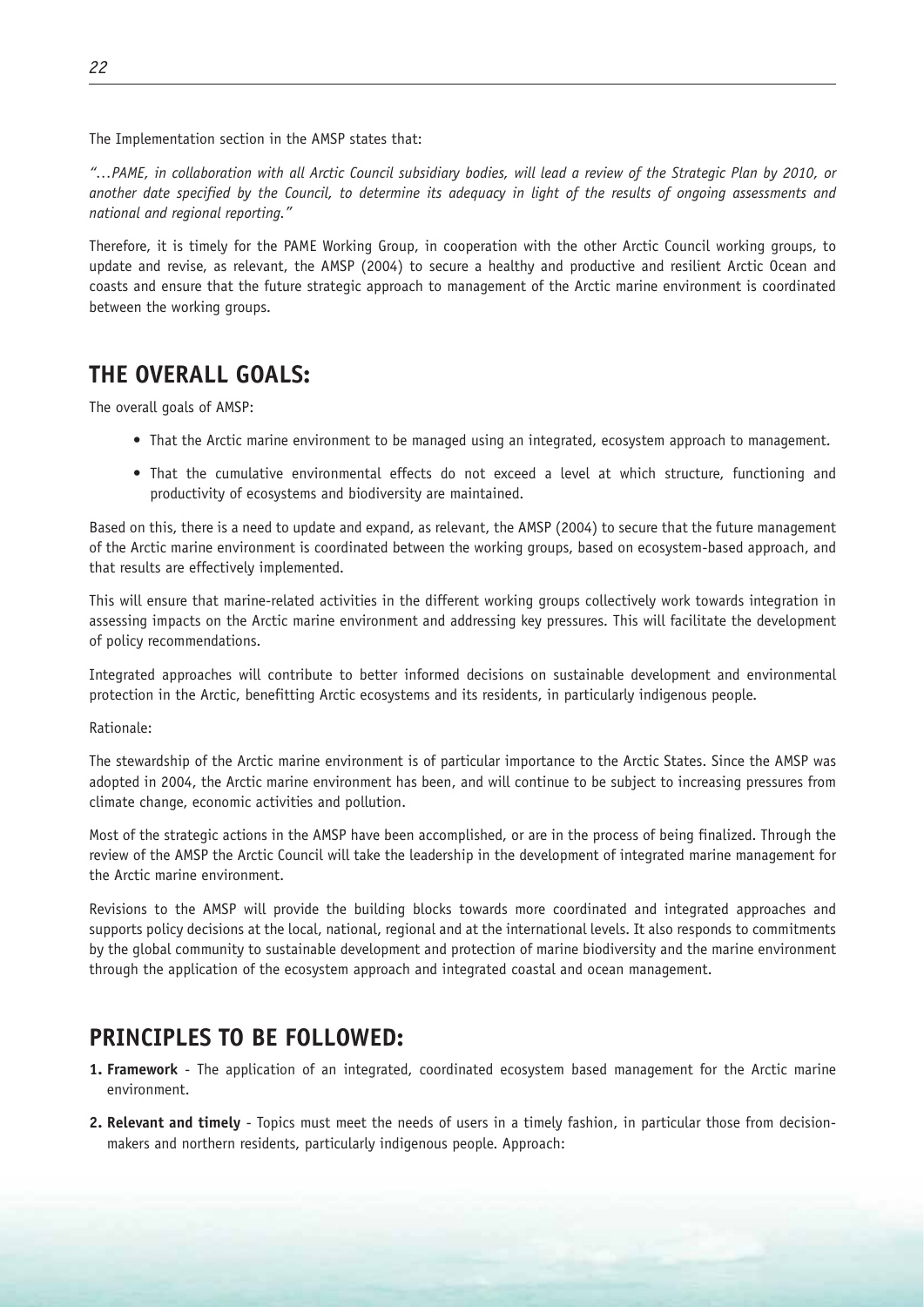At PAME I-2012 it was decided that the main implementation of this project would be postponed until shortly after the Arctic Council Ministerial Meeting in Kiruna, Sweden, in May 2013. The rationale behind this is that revisions to the AMSP will depend on the outcomes and recommendations from several key Arctic Council projects and studies such as the ABA, the AOR and the RP3 as mentioned above.

Prior to the main implementation phase of this project, there will be an outreach and scoping phase. PAME will invite representatives from the other AC Working Groups, the Permanent Participants and other relevant stakeholders to contributing towards revisions of the AMSP. If deemed relevant, PAME will also invite the other AC Working Groups and Permanent Participants to be part of a small scoping and drafting group. Included in the outreach and scoping phase, will be a scoping workshop with broad participation. The scoping workshop will be convened in June 2013.

The co-leads will engage an external expert in preparing for the  $1<sup>st</sup>$  scoping workshop with the aim to assist in preparing a revised AMSP which sets forth a template to include revising the content, adding new relevant information, restructuring as needed and identifying some new thematic areas of work and a list of possible strategic actions.

Confirmed Co-leads: Canada, Iceland, Norway and USA

Budget: NOK 450.000

### **TIMELINE:**

- February/March 2013: Selection of external expert to assist the co-leads
- March/April 2013: Outreach to other AC Working Groups, Permanent Participants and relevant stakeholders
- End of May 2013: First draft compilation report on relevant AC and international reports, studies and policies
- Mid-June 2013: Scoping workshop
- June/July 2013: Summary report from the scoping workshop capturing the key points raised
- July/August 2013: Consultations and preparation of the 1<sup>st</sup> draft structure and core content of a revised AMSP
- September 2013: Presentation by co-leads and discussions/inputs at PAME II-2013
- October 2013: Presentation at the SAO meeting and guidance sought, as appropriate
- October/November 2013: Prepare a 2<sup>nd</sup> draft and send out for consultations and comments
- January 2014: Co-leads revise/update and send out 3<sup>rd</sup> draft in advance of the PAME I-2014 meeting
- February/March 2014: Presentation by co-leads and discussions/inputs at PAME I-2014
- March/April 2014: Presentation at the SAO meeting and guidance sought, as appropriate
- Spring/summer 2014: consider convening a 2<sup>nd</sup> workshop
- September 2014: Presentation by co-leads and discussions/inputs at PAME II-2014
- October/November 2014: Presentation at the SAO meeting and guidance sought, as appropriate
- November/December 2014: Revisions and consultations as appropriate and prepare a final draft of the revised AMSP in advance of the PAME I-2015 meeting
- February/March 2015: Approval of the final draft revised AMSP to be forwarded to the 2015 Ministerial meeting
- May 2015: Final revised AMSP submitted to the Ministerial meeting for approval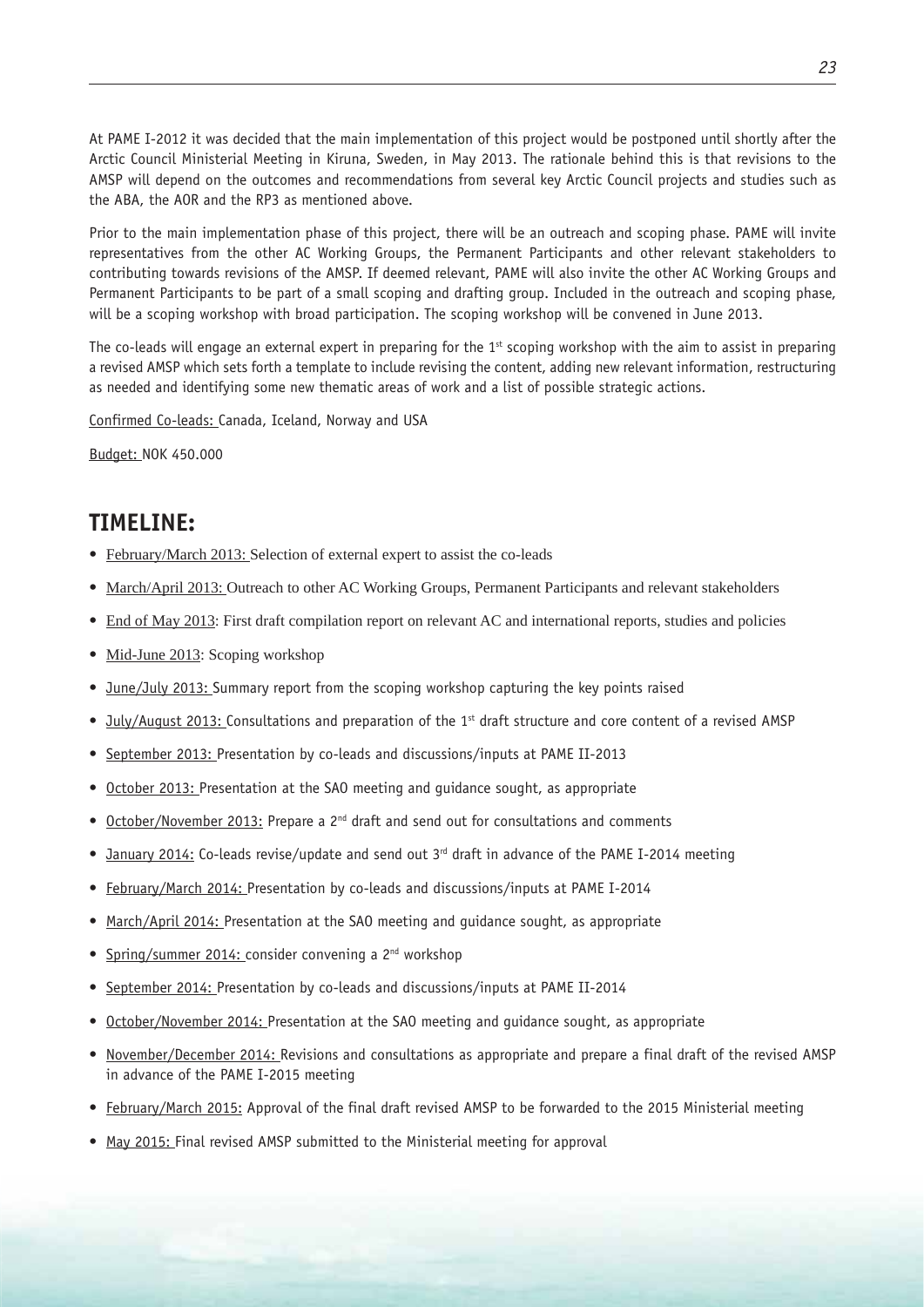# **OVERALL INDICATIVE BUDGET**

| <b>Item</b>                                   | Budget (NOK) |
|-----------------------------------------------|--------------|
| External expert                               | 150-200.000  |
| Scoping workshop, June, Iceland?              | 150.000      |
| Editing and printing of implementation report | 75,000       |
| Editing and printing of AMSP 2014             | 75.000       |
| Total                                         | 450-500.0001 |

1 Any overspending could be covered by reallocation from other PAME projects supported by Norway if money left or application for fresh funds in 2014 (small amount)